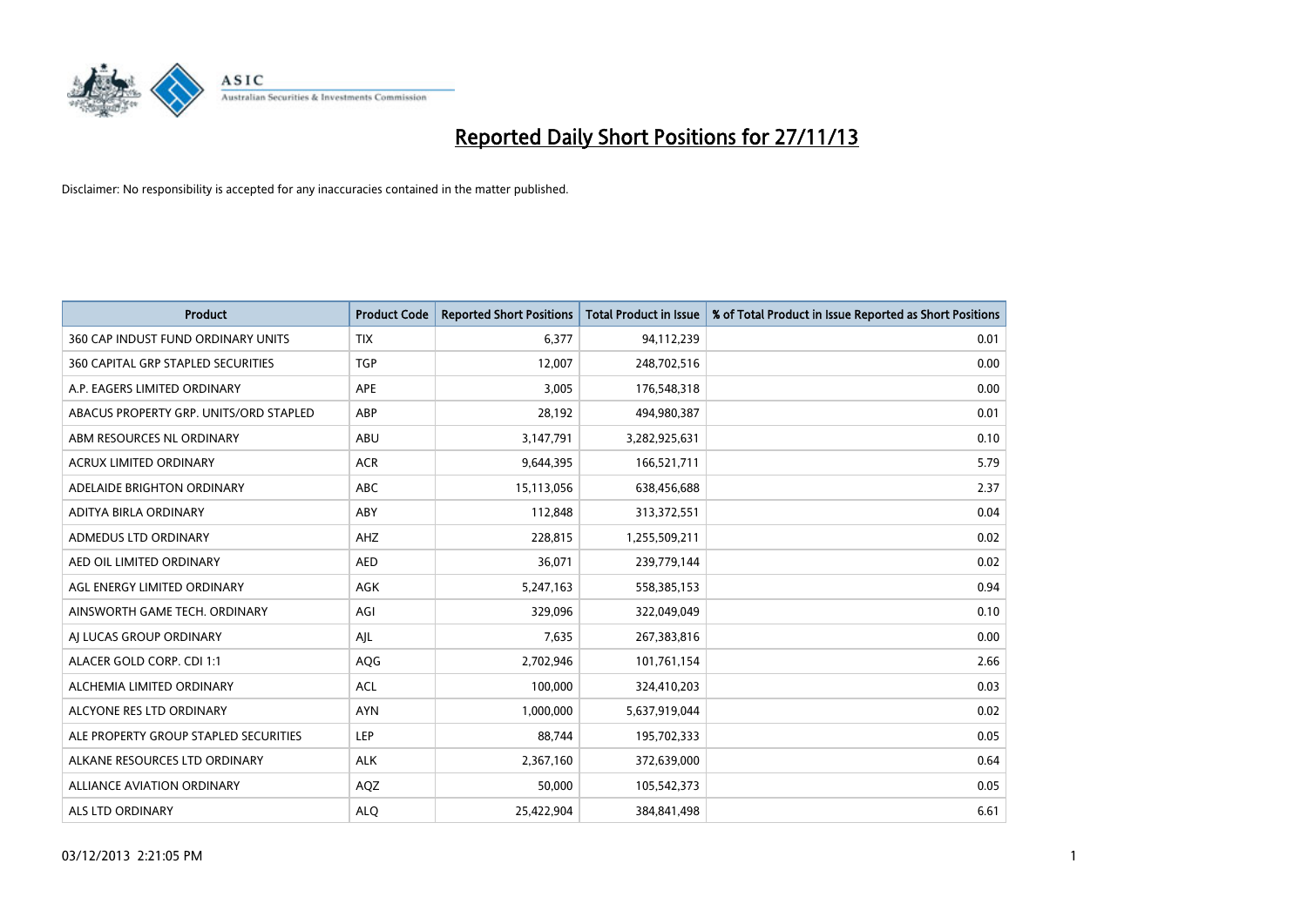

| Product                                 | <b>Product Code</b> | <b>Reported Short Positions</b> | <b>Total Product in Issue</b> | % of Total Product in Issue Reported as Short Positions |
|-----------------------------------------|---------------------|---------------------------------|-------------------------------|---------------------------------------------------------|
| ALTIUM LIMITED ORDINARY                 | <b>ALU</b>          | 22,467                          | 112,857,012                   | 0.02                                                    |
| ALTONA MINING LTD ORDINARY              | <b>AOH</b>          | 481,532                         | 532,234,704                   | 0.09                                                    |
| ALUMINA LIMITED ORDINARY                | <b>AWC</b>          | 175, 183, 263                   | 2,806,225,615                 | 6.24                                                    |
| AMALGAMATED HOLDINGS ORDINARY           | AHD                 | 20,340                          | 157,809,687                   | 0.01                                                    |
| AMCOM TELECOMM. ORDINARY                | <b>AMM</b>          | 1,111,931                       | 244,557,101                   | 0.45                                                    |
| AMCOR LIMITED ORDINARY                  | AMC                 | 4,262,903                       | 1,206,684,923                 | 0.35                                                    |
| AMP LIMITED ORDINARY                    | AMP                 | 27,931,714                      | 2,957,737,964                 | 0.94                                                    |
| AMPELLA MINING ORDINARY                 | <b>AMX</b>          | 340,644                         | 248,000,493                   | 0.14                                                    |
| ANSELL LIMITED ORDINARY                 | <b>ANN</b>          | 7,011,791                       | 130,648,660                   | 5.37                                                    |
| ANTARES ENERGY LTD ORDINARY             | <b>AZZ</b>          | 185,362                         | 255,000,000                   | 0.07                                                    |
| ANZ BANKING GRP LTD CAP NOTE            | <b>ANZPD</b>        | 550                             | 11,200,000                    | 0.00                                                    |
| ANZ BANKING GRP LTD ORDINARY            | ANZ                 | 9,040,983                       | 2,743,688,862                 | 0.33                                                    |
| APA GROUP STAPLED SECURITIES            | <b>APA</b>          | 13,460,117                      | 835,750,807                   | 1.61                                                    |
| APN NEWS & MEDIA ORDINARY               | <b>APN</b>          | 15,702,209                      | 661,526,586                   | 2.37                                                    |
| AQUARIUS PLATINUM. ORDINARY             | <b>AOP</b>          | 6,832,097                       | 486,851,336                   | 1.40                                                    |
| AQUILA RESOURCES ORDINARY               | <b>AQA</b>          | 13,704,646                      | 411,804,442                   | 3.33                                                    |
| ARAFURA RESOURCE LTD ORDINARY           | ARU                 | 46,367                          | 441,270,644                   | 0.01                                                    |
| ARB CORPORATION ORDINARY                | <b>ARP</b>          | 1,544,519                       | 72,481,302                    | 2.13                                                    |
| ARDENT LEISURE GROUP STAPLED SECURITIES | AAD                 | 2,135,256                       | 405,055,708                   | 0.53                                                    |
| ARENA REIT ORDINARY UNITS               | <b>ARF</b>          | 16,333                          | 206,342,963                   | 0.01                                                    |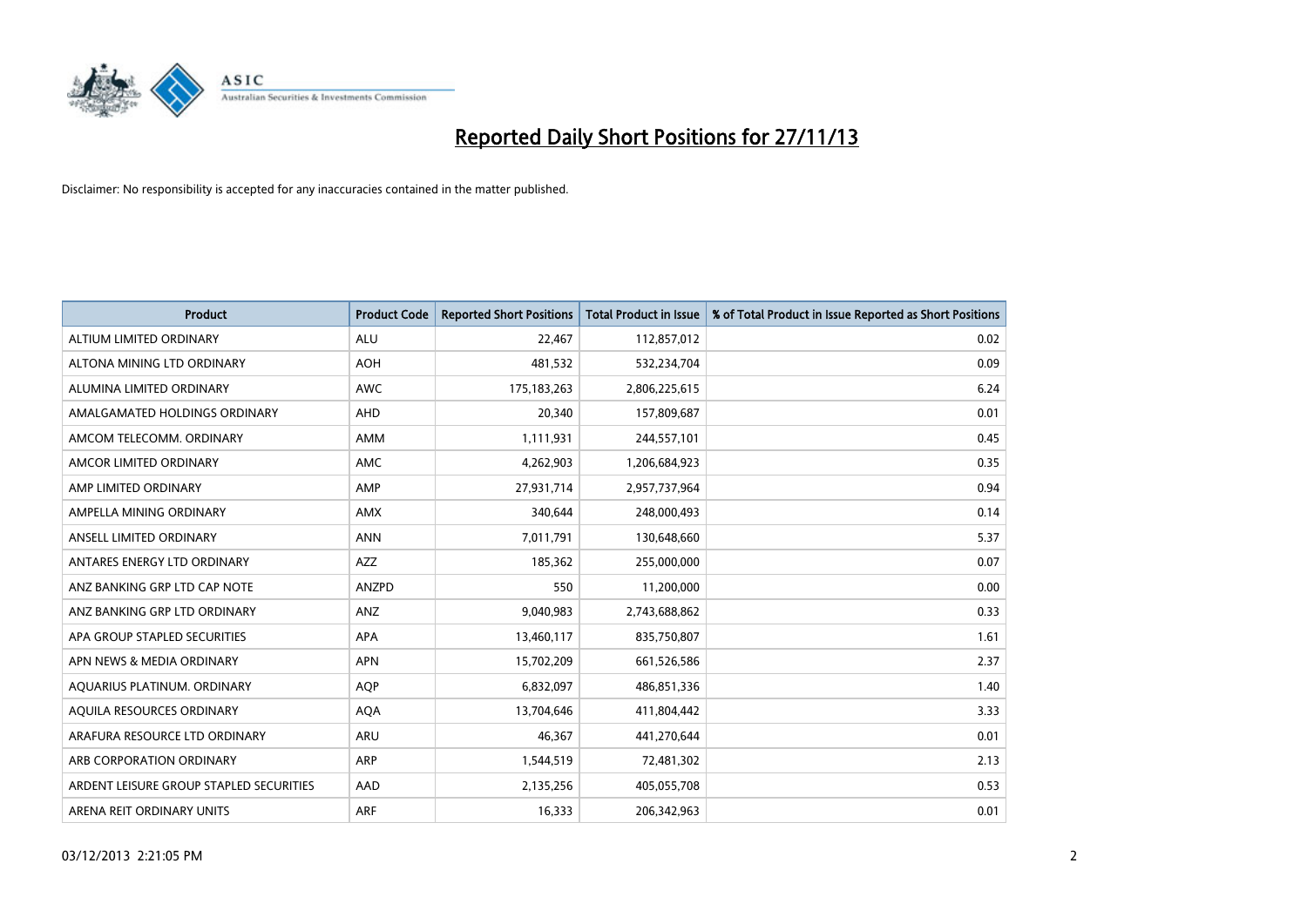

| <b>Product</b>                            | <b>Product Code</b> | <b>Reported Short Positions</b> | <b>Total Product in Issue</b> | % of Total Product in Issue Reported as Short Positions |
|-------------------------------------------|---------------------|---------------------------------|-------------------------------|---------------------------------------------------------|
| ARISTOCRAT LEISURE ORDINARY               | ALL                 | 9,219,691                       | 551,418,047                   | 1.67                                                    |
| ARRIUM LTD ORDINARY                       | ARI                 | 24,139,179                      | 1,361,469,008                 | 1.77                                                    |
| ASCIANO LIMITED ORDINARY                  | <b>AIO</b>          | 8,862,280                       | 975,385,664                   | 0.91                                                    |
| ASG GROUP LIMITED ORDINARY                | ASZ                 | 1,360,704                       | 206,720,839                   | 0.66                                                    |
| ASPEN GROUP ORD/UNITS STAPLED             | <b>APZ</b>          | 34,945                          | 119,946,366                   | 0.03                                                    |
| ASTRO JAP PROP GROUP STAPLED US PROHIBIT. | AJA                 | 29,543                          | 67,211,752                    | 0.04                                                    |
| ASX LIMITED ORDINARY                      | ASX                 | 3,218,436                       | 193,595,162                   | 1.66                                                    |
| ATLANTIC LIMITED ORDINARY                 | ATI                 | 50,000                          | 154,757,339                   | 0.03                                                    |
| ATLAS IRON LIMITED ORDINARY               | <b>AGO</b>          | 71,118,232                      | 915,496,158                   | 7.77                                                    |
| AUCKLAND INTERNATION ORDINARY             | <b>AIA</b>          | 4,024                           | 1,322,564,489                 | 0.00                                                    |
| AURIZON HOLDINGS LTD ORDINARY             | AZJ                 | 12,539,775                      | 2,137,284,503                 | 0.59                                                    |
| <b>AURORA OIL &amp; GAS ORDINARY</b>      | <b>AUT</b>          | 7,610,769                       | 448,785,778                   | 1.70                                                    |
| AUSDRILL LIMITED ORDINARY                 | ASL                 | 22,031,183                      | 312,277,224                   | 7.06                                                    |
| AUSENCO LIMITED ORDINARY                  | AAX                 | 1,464,884                       | 123,527,574                   | 1.19                                                    |
| <b>AUSTAL LIMITED ORDINARY</b>            | ASB                 | 610,992                         | 346,007,639                   | 0.18                                                    |
| AUSTIN ENGINEERING ORDINARY               | ANG                 | 451,024                         | 73,164,403                    | 0.62                                                    |
| AUSTRALAND PROPERTY STAPLED SECURITY      | <b>ALZ</b>          | 2,627,422                       | 578,324,670                   | 0.45                                                    |
| AUSTRALIAN AGRICULT. ORDINARY             | AAC                 | 4,508,060                       | 532,294,404                   | 0.85                                                    |
| AUSTRALIAN EDUCATION UNITS                | <b>AEU</b>          | 9,767                           | 194,690,418                   | 0.01                                                    |
| AUSTRALIAN INFR LTD ORDINARY              | <b>AIX</b>          | 3,669,529                       | 620,733,944                   | 0.59                                                    |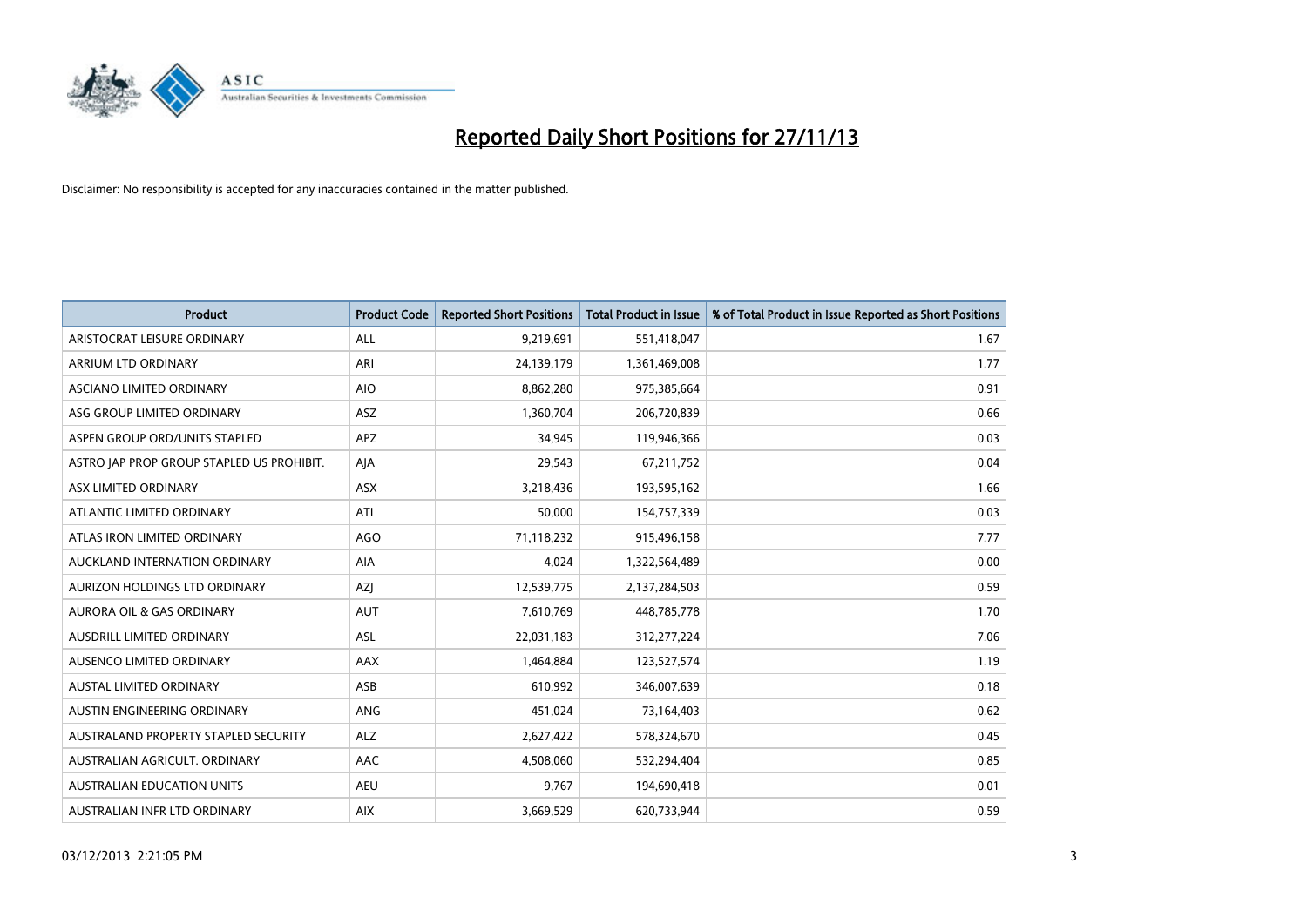

| <b>Product</b>                    | <b>Product Code</b> | <b>Reported Short Positions</b> | <b>Total Product in Issue</b> | % of Total Product in Issue Reported as Short Positions |
|-----------------------------------|---------------------|---------------------------------|-------------------------------|---------------------------------------------------------|
| AUSTRALIAN PHARM, ORDINARY        | API                 | 5,254,925                       | 488,115,883                   | 1.08                                                    |
| AUTOMOTIVE HOLDINGS ORDINARY      | AHE                 | 323,448                         | 260,579,682                   | 0.12                                                    |
| AVIENNINGS LIMITED ORDINARY       | AVI                 | 69,999                          | 384,423,851                   | 0.02                                                    |
| AWE LIMITED ORDINARY              | <b>AWE</b>          | 845,009                         | 522,116,985                   | 0.16                                                    |
| <b>BANDANNA ENERGY ORDINARY</b>   | <b>BND</b>          | 19,129,753                      | 528,481,199                   | 3.62                                                    |
| BANK OF QUEENSLAND. ORDINARY      | <b>BOO</b>          | 6,961,768                       | 319,809,993                   | 2.18                                                    |
| <b>BASE RES LIMITED ORDINARY</b>  | <b>BSE</b>          | 6,662,252                       | 561,840,029                   | 1.19                                                    |
| BATHURST RES NZ LTD ORDINARY      | <b>BRL</b>          | 19,618,818                      | 821,457,725                   | 2.39                                                    |
| BC IRON LIMITED ORDINARY          | <b>BCI</b>          | 6,300                           | 123,878,630                   | 0.01                                                    |
| BEACH ENERGY LIMITED ORDINARY     | <b>BPT</b>          | 19,361,958                      | 1,277,958,962                 | 1.52                                                    |
| BEADELL RESOURCE LTD ORDINARY     | <b>BDR</b>          | 34,453,670                      | 790,727,280                   | 4.36                                                    |
| BEGA CHEESE LTD ORDINARY          | <b>BGA</b>          | 341,468                         | 151,866,050                   | 0.22                                                    |
| BENDIGO AND ADELAIDE ORDINARY     | <b>BEN</b>          | 12,279,722                      | 409,961,672                   | 3.00                                                    |
| BENTHAM IMF LTD ORDINARY          | IMF                 | 5,931,747                       | 154,895,968                   | 3.83                                                    |
| BERKELEY RESOURCES ORDINARY       | <b>BKY</b>          | 89,341                          | 179,393,323                   | 0.05                                                    |
| BETASHARES ASX RES ETF UNITS      | <b>ORE</b>          | 809,000                         | 3,020,814                     | 26.78                                                   |
| BHP BILLITON LIMITED ORDINARY     | <b>BHP</b>          | 7,556,581                       | 3,211,691,105                 | 0.24                                                    |
| <b>BILLABONG ORDINARY</b>         | <b>BBG</b>          | 15,048,241                      | 478,944,292                   | 3.14                                                    |
| <b>BIONOMICS LIMITED ORDINARY</b> | <b>BNO</b>          | 199,969                         | 412,155,924                   | 0.05                                                    |
| BIRIMIAN GOLD LTD ORDINARY        | <b>BGS</b>          | 9,099                           | 724,981,654                   | 0.00                                                    |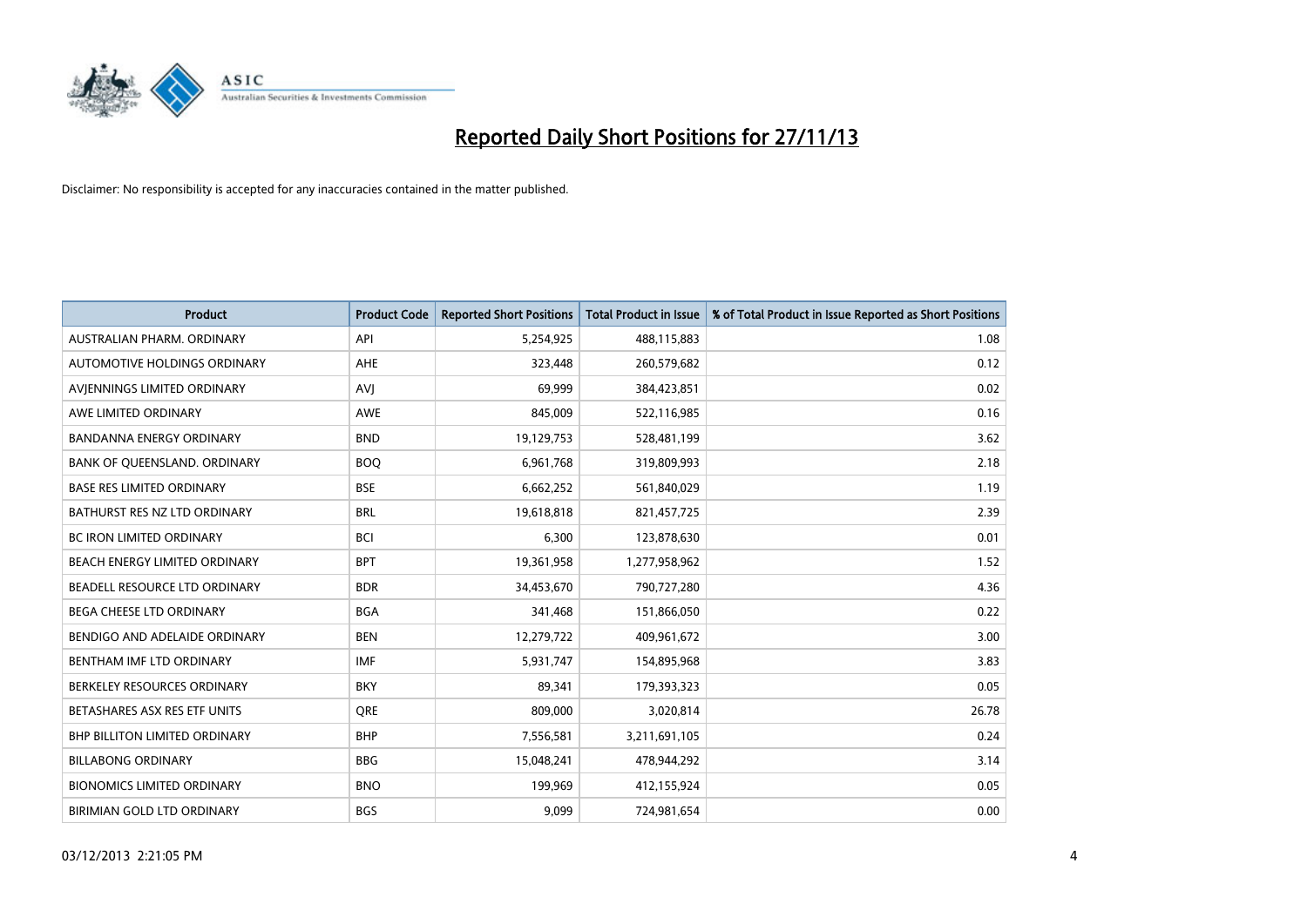

| <b>Product</b>                         | <b>Product Code</b> | <b>Reported Short Positions</b> | <b>Total Product in Issue</b> | % of Total Product in Issue Reported as Short Positions |
|----------------------------------------|---------------------|---------------------------------|-------------------------------|---------------------------------------------------------|
| <b>BLACKMORES LIMITED ORDINARY</b>     | <b>BKL</b>          | 18,393                          | 17,046,024                    | 0.11                                                    |
| BLACKTHORN RESOURCES ORD US PROHIBITED | <b>BTR</b>          | 880,709                         | 164,285,950                   | 0.54                                                    |
| <b>BLUESCOPE STEEL LTD ORDINARY</b>    | <b>BSL</b>          | 7,272,716                       | 558,733,728                   | 1.30                                                    |
| <b>BOART LONGYEAR ORDINARY</b>         | <b>BLY</b>          | 39,364,322                      | 461,163,412                   | 8.54                                                    |
| <b>BOOM LOGISTICS ORDINARY</b>         | <b>BOL</b>          | 99,999                          | 474,868,764                   | 0.02                                                    |
| BORAL LIMITED, ORDINARY                | <b>BLD</b>          | 46,676,307                      | 778,739,826                   | 5.99                                                    |
| <b>BRADKEN LIMITED ORDINARY</b>        | <b>BKN</b>          | 20,158,572                      | 169,240,662                   | 11.91                                                   |
| <b>BRAMBLES LIMITED ORDINARY</b>       | <b>BXB</b>          | 2,422,192                       | 1,558,844,953                 | 0.16                                                    |
| <b>BREVILLE GROUP LTD ORDINARY</b>     | <b>BRG</b>          | 2,604,023                       | 130,095,322                   | 2.00                                                    |
| <b>BRICKWORKS LIMITED ORDINARY</b>     | <b>BKW</b>          | 123,349                         | 148,038,996                   | 0.08                                                    |
| BT INVESTMENT MNGMNT ORDINARY          | <b>BTT</b>          | 2,636                           | 279,182,538                   | 0.00                                                    |
| BUCCANEER ENERGY LTD ORDINARY          | <b>BCC</b>          | 1,904,833                       | 2,398,671,956                 | 0.08                                                    |
| <b>BURU ENERGY ORDINARY</b>            | <b>BRU</b>          | 13,921,819                      | 298,365,707                   | 4.67                                                    |
| <b>BWP TRUST ORDINARY UNITS</b>        | <b>BWP</b>          | 2,591,954                       | 627,165,919                   | 0.41                                                    |
| <b>CABCHARGE AUSTRALIA ORDINARY</b>    | CAB                 | 16,058,831                      | 120,430,683                   | 13.33                                                   |
| CALTEX AUSTRALIA ORDINARY              | <b>CTX</b>          | 1,685,922                       | 270,000,000                   | 0.62                                                    |
| CAPE LAMBERT RES LTD ORDINARY          | <b>CFE</b>          | 19,764                          | 675,809,769                   | 0.00                                                    |
| CARABELLA RES LTD ORDINARY             | <b>CLR</b>          | 100,000                         | 158,236,547                   | 0.06                                                    |
| <b>CARBON ENERGY ORDINARY</b>          | <b>CNX</b>          | 6,799                           | 1,150,931,288                 | 0.00                                                    |
| <b>CARDNO LIMITED ORDINARY</b>         | CDD                 | 6,788,538                       | 145,507,042                   | 4.67                                                    |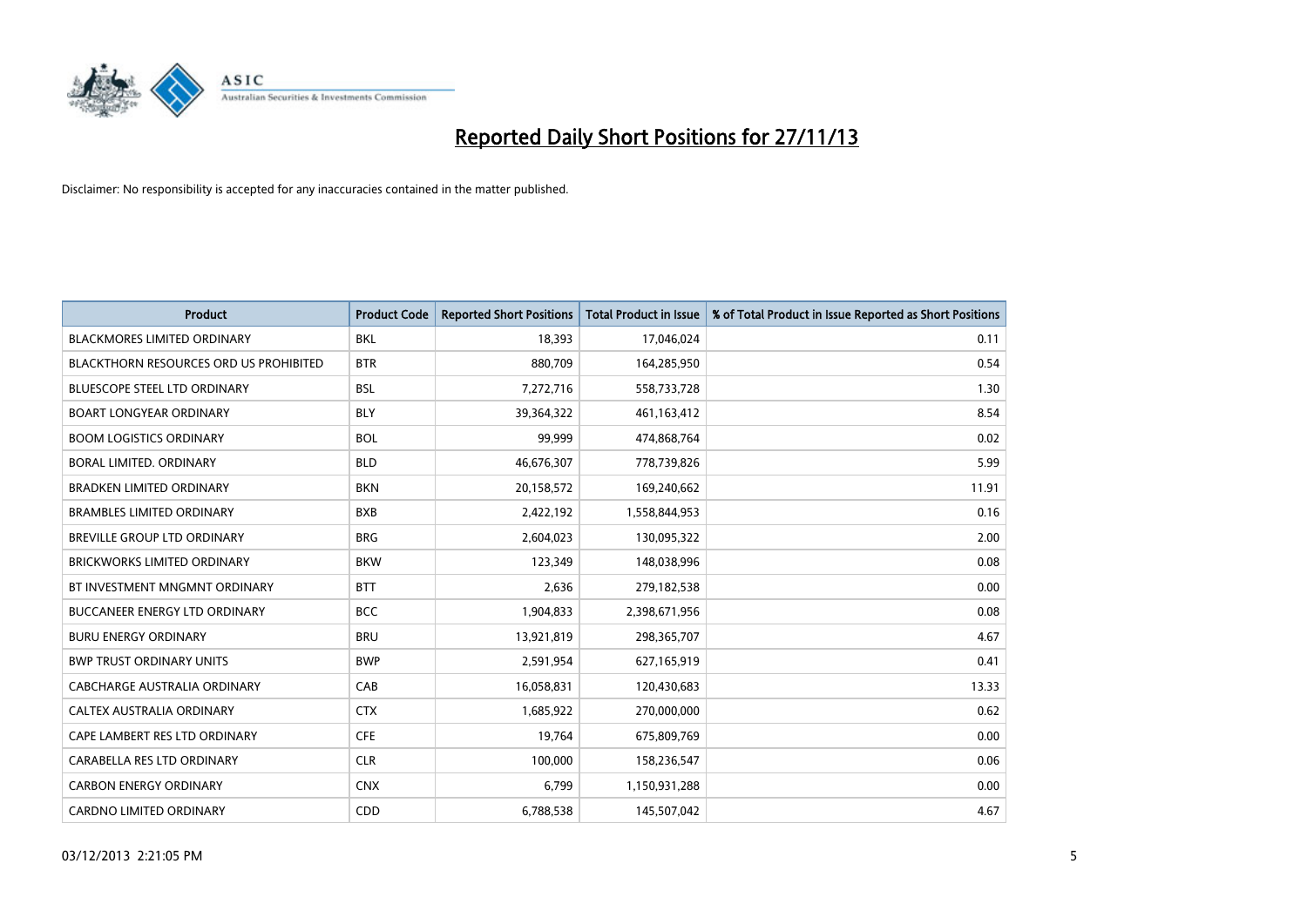

| <b>Product</b>                          | <b>Product Code</b> | <b>Reported Short Positions</b> | <b>Total Product in Issue</b> | % of Total Product in Issue Reported as Short Positions |
|-----------------------------------------|---------------------|---------------------------------|-------------------------------|---------------------------------------------------------|
| CARNARVON PETROLEUM ORDINARY            | <b>CVN</b>          | 734                             | 937,796,875                   | 0.00                                                    |
| CARSALES.COM LTD ORDINARY               | <b>CRZ</b>          | 3,687,596                       | 237,763,965                   | 1.55                                                    |
| CASH CONVERTERS ORDINARY                | CCV                 | 6,734,908                       | 426,302,767                   | 1.58                                                    |
| CEDAR WOODS PROP. ORDINARY              | <b>CWP</b>          | 874                             | 73,732,683                    | 0.00                                                    |
| CENTRAL PETROLEUM ORDINARY              | <b>CTP</b>          | 441,491                         | 309,218,273                   | 0.14                                                    |
| <b>CERAMIC FUEL CELLS ORDINARY</b>      | <b>CFU</b>          | 991,102                         | 1,601,287,414                 | 0.06                                                    |
| CFS RETAIL TRUST GRP STAPLED SECURITIES | <b>CFX</b>          | 73,721,689                      | 2,858,286,690                 | 2.58                                                    |
| CHALLENGER DIV.PRO. STAPLED UNITS       | <b>CDI</b>          | 59,536                          | 214,101,013                   | 0.03                                                    |
| <b>CHALLENGER LIMITED ORDINARY</b>      | <b>CGF</b>          | 878.489                         | 530,862,585                   | 0.17                                                    |
| CHARTER HALL GROUP STAPLED US PROHIBIT. | <b>CHC</b>          | 297,261                         | 309,118,171                   | 0.10                                                    |
| <b>CHARTER HALL RETAIL UNITS</b>        | <b>CQR</b>          | 11,642,437                      | 341,843,880                   | 3.41                                                    |
| <b>CHORUS LIMITED ORDINARY</b>          | <b>CNU</b>          | 51,716                          | 396,369,767                   | 0.01                                                    |
| CITIGOLD CORP LTD ORDINARY              | <b>CTO</b>          | 153,427                         | 1,352,907,765                 | 0.01                                                    |
| <b>CLOUGH LIMITED ORDINARY</b>          | <b>CLO</b>          | 35,137                          | 777,630,554                   | 0.00                                                    |
| COAL OF AFRICA LTD ORDINARY             | <b>CZA</b>          | 426                             | 1,048,368,613                 | 0.00                                                    |
| <b>COALSPUR MINES LTD ORDINARY</b>      | <b>CPL</b>          | 7,823,305                       | 641,394,435                   | 1.22                                                    |
| COCA-COLA AMATIL ORDINARY               | <b>CCL</b>          | 16,953,528                      | 763,590,249                   | 2.22                                                    |
| <b>COCHLEAR LIMITED ORDINARY</b>        | <b>COH</b>          | 9,294,867                       | 57,062,020                    | 16.29                                                   |
| <b>COCKATOO COAL ORDINARY</b>           | <b>COK</b>          | 15,304,313                      | 886,294,158                   | 1.73                                                    |
| CODAN LIMITED ORDINARY                  | <b>CDA</b>          | 792,295                         | 176,969,924                   | 0.45                                                    |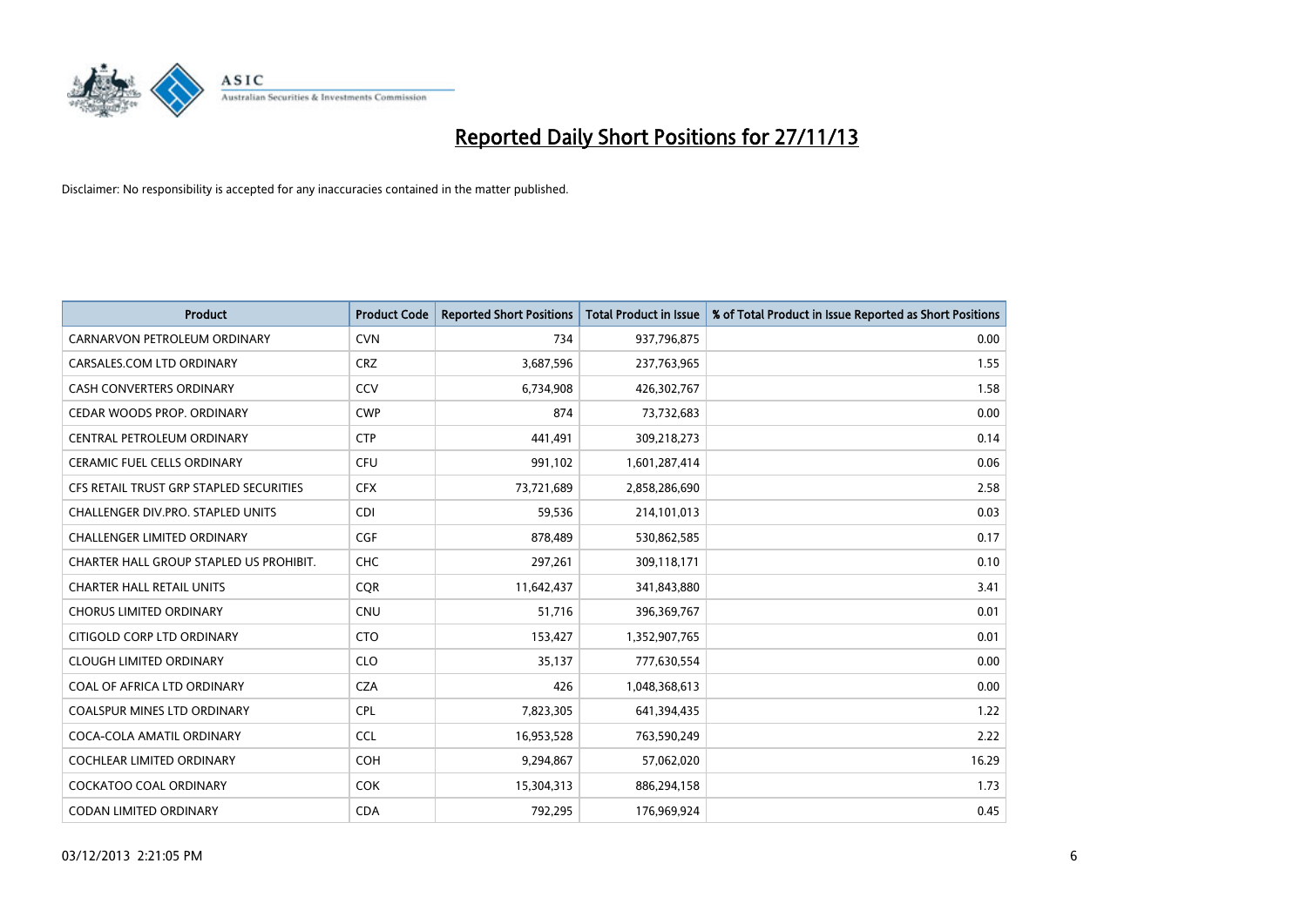

| Product                                 | <b>Product Code</b> | <b>Reported Short Positions</b> | <b>Total Product in Issue</b> | % of Total Product in Issue Reported as Short Positions |
|-----------------------------------------|---------------------|---------------------------------|-------------------------------|---------------------------------------------------------|
| <b>COFFEY INTERNATIONAL ORDINARY</b>    | <b>COF</b>          | 18,921                          | 255,833,165                   | 0.01                                                    |
| <b>COKAL LTD ORDINARY</b>               | <b>CKA</b>          | 103,470                         | 471,103,926                   | 0.02                                                    |
| <b>COLLECTION HOUSE ORDINARY</b>        | <b>CLH</b>          | 1,009,265                       | 128,969,148                   | 0.78                                                    |
| <b>COLLINS FOODS LTD ORDINARY</b>       | <b>CKF</b>          | 1,968                           | 93,000,003                    | 0.00                                                    |
| COMMONWEALTH BANK, ORDINARY             | <b>CBA</b>          | 4,875,422                       | 1,611,928,836                 | 0.30                                                    |
| <b>COMMONWEALTH PROP ORDINARY UNITS</b> | <b>CPA</b>          | 15,299,905                      | 2,347,003,413                 | 0.65                                                    |
| <b>COMPASS RESOURCES ORDINARY</b>       | <b>CMR</b>          | 7,472                           | 1,403,744,100                 | 0.00                                                    |
| <b>COMPUTERSHARE LTD ORDINARY</b>       | <b>CPU</b>          | 11,876,641                      | 556,203,079                   | 2.14                                                    |
| <b>COOPER ENERGY LTD ORDINARY</b>       | <b>COE</b>          | 464,545                         | 329,235,509                   | 0.14                                                    |
| <b>CORP TRAVEL LIMITED ORDINARY</b>     | <b>CTD</b>          | 353,780                         | 78,246,245                    | 0.45                                                    |
| <b>CREDIT CORP GROUP ORDINARY</b>       | <b>CCP</b>          | 43,279                          | 46,131,882                    | 0.09                                                    |
| <b>CROMWELL PROP STAPLED SECURITIES</b> | <b>CMW</b>          | 14,639,423                      | 1,721,483,143                 | 0.85                                                    |
| <b>CROWE HORWATH AUS ORDINARY</b>       | <b>CRH</b>          | 731,173                         | 273,005,429                   | 0.27                                                    |
| <b>CROWN RESORTS LTD ORDINARY</b>       | <b>CWN</b>          | 1,071,170                       | 728,394,185                   | 0.15                                                    |
| <b>CSG LIMITED ORDINARY</b>             | CSV                 | 96,281                          | 278,973,075                   | 0.03                                                    |
| <b>CSL LIMITED ORDINARY</b>             | <b>CSL</b>          | 667,622                         | 486,860,673                   | 0.14                                                    |
| <b>CSR LIMITED ORDINARY</b>             | <b>CSR</b>          | 29,952,028                      | 506,000,315                   | 5.92                                                    |
| <b>CUDECO LIMITED ORDINARY</b>          | CDU                 | 9,531,117                       | 205,017,174                   | 4.65                                                    |
| <b>CUDECO LIMITED RIGHTS 04-DEC-13</b>  | <b>CDUR</b>         | 550,840                         | 34,169,529                    | 1.61                                                    |
| DART ENERGY LTD ORDINARY                | <b>DTE</b>          | 6,205,060                       | 1,108,251,519                 | 0.56                                                    |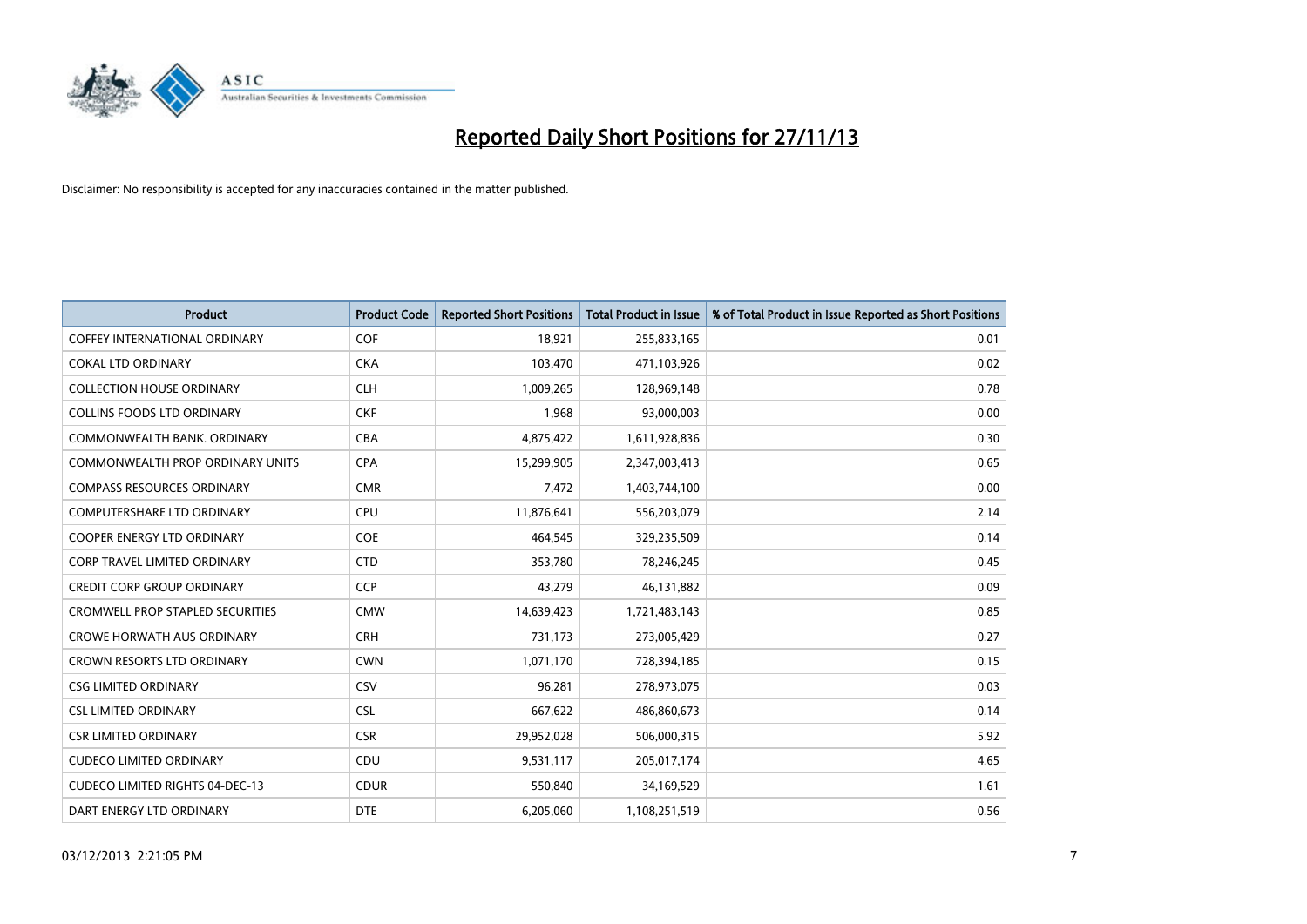

| <b>Product</b>                     | <b>Product Code</b> | <b>Reported Short Positions</b> | <b>Total Product in Issue</b> | % of Total Product in Issue Reported as Short Positions |
|------------------------------------|---------------------|---------------------------------|-------------------------------|---------------------------------------------------------|
| DATA#3 LIMITED ORDINARY            | <b>DTL</b>          | 621,860                         | 153,974,950                   | 0.40                                                    |
| DAVID JONES LIMITED ORDINARY       | <b>DIS</b>          | 46,872,667                      | 537,137,845                   | 8.73                                                    |
| DECMIL GROUP LIMITED ORDINARY      | <b>DCG</b>          | 3,726,562                       | 168,657,794                   | 2.21                                                    |
| DEEP YELLOW LIMITED ORDINARY       | <b>DYL</b>          | 100,002                         | 1,612,407,567                 | 0.01                                                    |
| DEVINE LIMITED ORDINARY            | <b>DVN</b>          | 63,065                          | 158,730,556                   | 0.04                                                    |
| DEXUS PROPERTY GROUP STAPLED UNITS | <b>DXS</b>          | 15,958,844                      | 4,628,228,426                 | 0.34                                                    |
| DISCOVERY METALS LTD ORDINARY      | <b>DML</b>          | 9,754,949                       | 560,034,418                   | 1.74                                                    |
| DOMINO PIZZA ENTERPR ORDINARY      | <b>DMP</b>          | 1,225,857                       | 85,915,713                    | 1.43                                                    |
| DONACO INTERNATIONAL ORDINARY      | <b>DNA</b>          | 281,174                         | 401,031,146                   | 0.07                                                    |
| DOWNER EDI LIMITED ORDINARY        | <b>DOW</b>          | 13,061,665                      | 434,734,970                   | 3.00                                                    |
| DRAGON MINING LTD ORDINARY         | <b>DRA</b>          | 50,000                          | 88,840,613                    | 0.06                                                    |
| DRILLSEARCH ENERGY ORDINARY        | <b>DLS</b>          | 11,247,182                      | 432,465,895                   | 2.60                                                    |
| DUET GROUP STAPLED US PROHIBIT.    | <b>DUE</b>          | 15,652,718                      | 1,237,195,531                 | 1.27                                                    |
| DULUXGROUP LIMITED ORDINARY        | <b>DLX</b>          | 368,522                         | 377,019,430                   | 0.10                                                    |
| <b>DWS LTD ORDINARY</b>            | <b>DWS</b>          | 638,373                         | 132,362,763                   | 0.48                                                    |
| ECHO ENTERTAINMENT ORDINARY        | <b>EGP</b>          | 18,088,042                      | 825,672,730                   | 2.19                                                    |
| ELDERS LIMITED ORDINARY            | <b>ELD</b>          | 19,886,311                      | 455,013,329                   | 4.37                                                    |
| ELEMENTAL MINERALS ORDINARY        | <b>ELM</b>          | 176,299                         | 303,263,391                   | 0.06                                                    |
| <b>EMECO HOLDINGS ORDINARY</b>     | EHL                 | 11,001,956                      | 599,675,707                   | 1.83                                                    |
| <b>ENDEAVOUR MIN CORP CDI 1:1</b>  | <b>EVR</b>          | 382,175                         | 83,273,218                    | 0.46                                                    |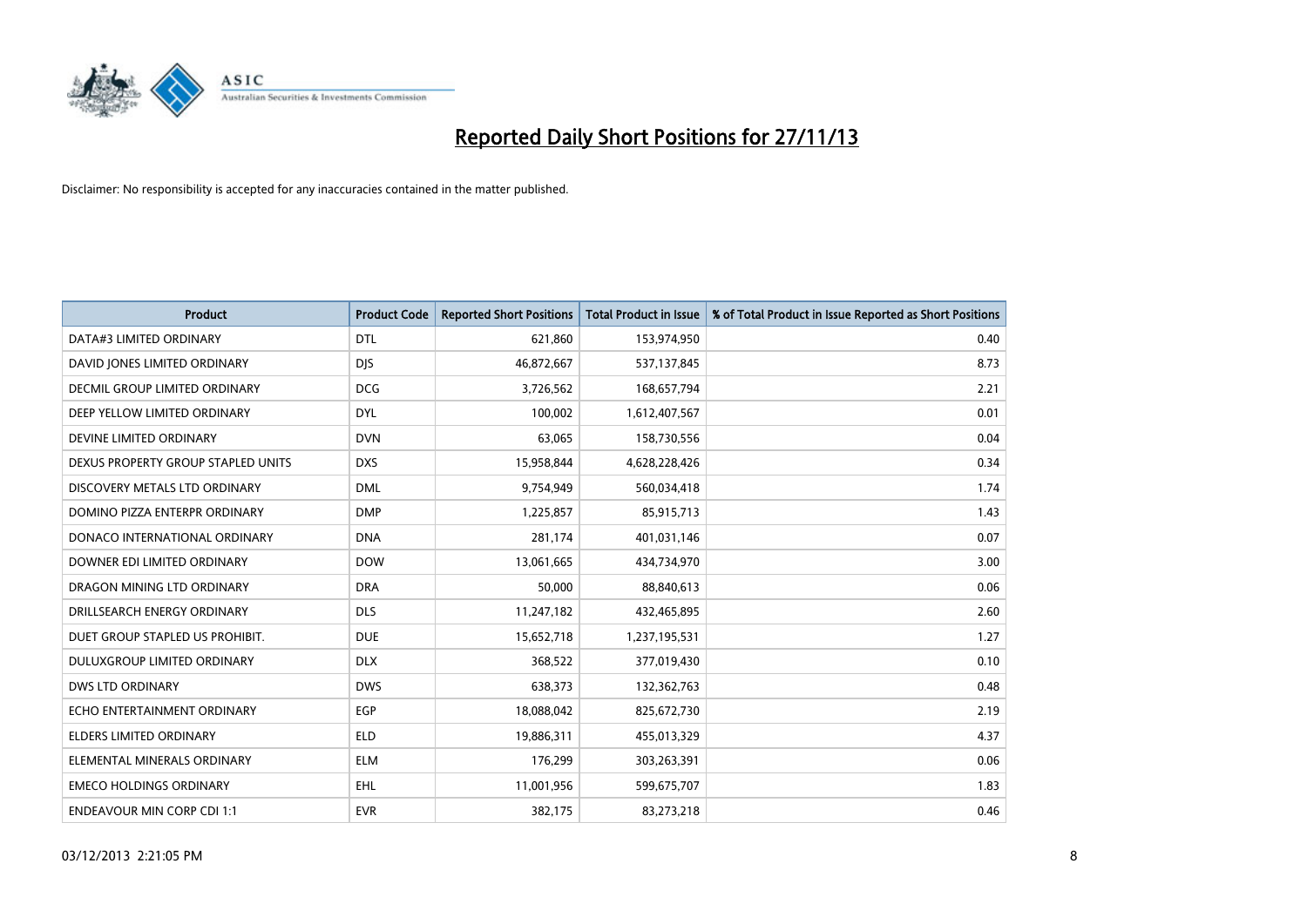

| <b>Product</b>                         | <b>Product Code</b> | <b>Reported Short Positions</b> | <b>Total Product in Issue</b> | % of Total Product in Issue Reported as Short Positions |
|----------------------------------------|---------------------|---------------------------------|-------------------------------|---------------------------------------------------------|
| <b>ENERGY RESOURCES ORDINARY 'A'</b>   | <b>ERA</b>          | 10,588,958                      | 517,725,062                   | 2.05                                                    |
| <b>ENERGY WORLD CORPOR, ORDINARY</b>   | <b>EWC</b>          | 47,701,953                      | 1,734,166,672                 | 2.75                                                    |
| <b>ENVESTRA LIMITED ORDINARY</b>       | <b>ENV</b>          | 6,131,542                       | 1,796,808,474                 | 0.34                                                    |
| EOUATORIAL RES LTD ORDINARY            | EQX                 | 8                               | 121,885,353                   | 0.00                                                    |
| ERM POWER LIMITED ORDINARY             | EPW                 | 1,071                           | 238,714,606                   | 0.00                                                    |
| ESERVGLOBAL LIMITED ORDINARY           | ESV                 | 8,040,867                       | 249,045,997                   | 3.23                                                    |
| ETHANE PIPELINE STAPLED SECURITIES     | <b>EPX</b>          | 2,890                           | 69,302,275                    | 0.00                                                    |
| EVOLUTION MINING LTD ORDINARY          | <b>EVN</b>          | 18,969,229                      | 708,652,367                   | 2.68                                                    |
| FAIRFAX MEDIA LTD ORDINARY             | <b>FXI</b>          | 270,038,585                     | 2,351,955,725                 | 11.48                                                   |
| <b>FANTASTIC HOLDINGS ORDINARY</b>     | <b>FAN</b>          | 5,076                           | 103,068,398                   | 0.00                                                    |
| FAR LTD ORDINARY                       | <b>FAR</b>          | 24,205,420                      | 2,499,846,742                 | 0.97                                                    |
| FEDERATION CNTRES ORD/UNIT STAPLED SEC | FDC                 | 2,808,738                       | 1,427,641,565                 | 0.20                                                    |
| FINBAR GROUP LIMITED ORDINARY          | <b>FRI</b>          | 2,239                           | 220,847,184                   | 0.00                                                    |
| FISHER & PAYKEL H. ORDINARY            | <b>FPH</b>          | 1,171,349                       | 546,919,432                   | 0.21                                                    |
| FKP PROPERTY GROUP STAPLED SECURITIES  | <b>FKP</b>          | 15,496,791                      | 421,673,507                   | 3.68                                                    |
| FLEETWOOD CORP ORDINARY                | <b>FWD</b>          | 2,063,413                       | 60,522,619                    | 3.41                                                    |
| FLETCHER BUILDING ORDINARY             | <b>FBU</b>          | 2,578,143                       | 687,854,788                   | 0.37                                                    |
| FLEXIGROUP LIMITED ORDINARY            | <b>FXL</b>          | 195,676                         | 303,385,394                   | 0.06                                                    |
| FLIGHT CENTRE TRAVEL ORDINARY          | <b>FLT</b>          | 4,144,471                       | 100,530,453                   | 4.12                                                    |
| FLINDERS MINES LTD ORDINARY            | <b>FMS</b>          | 2,913,441                       | 1,824,843,676                 | 0.16                                                    |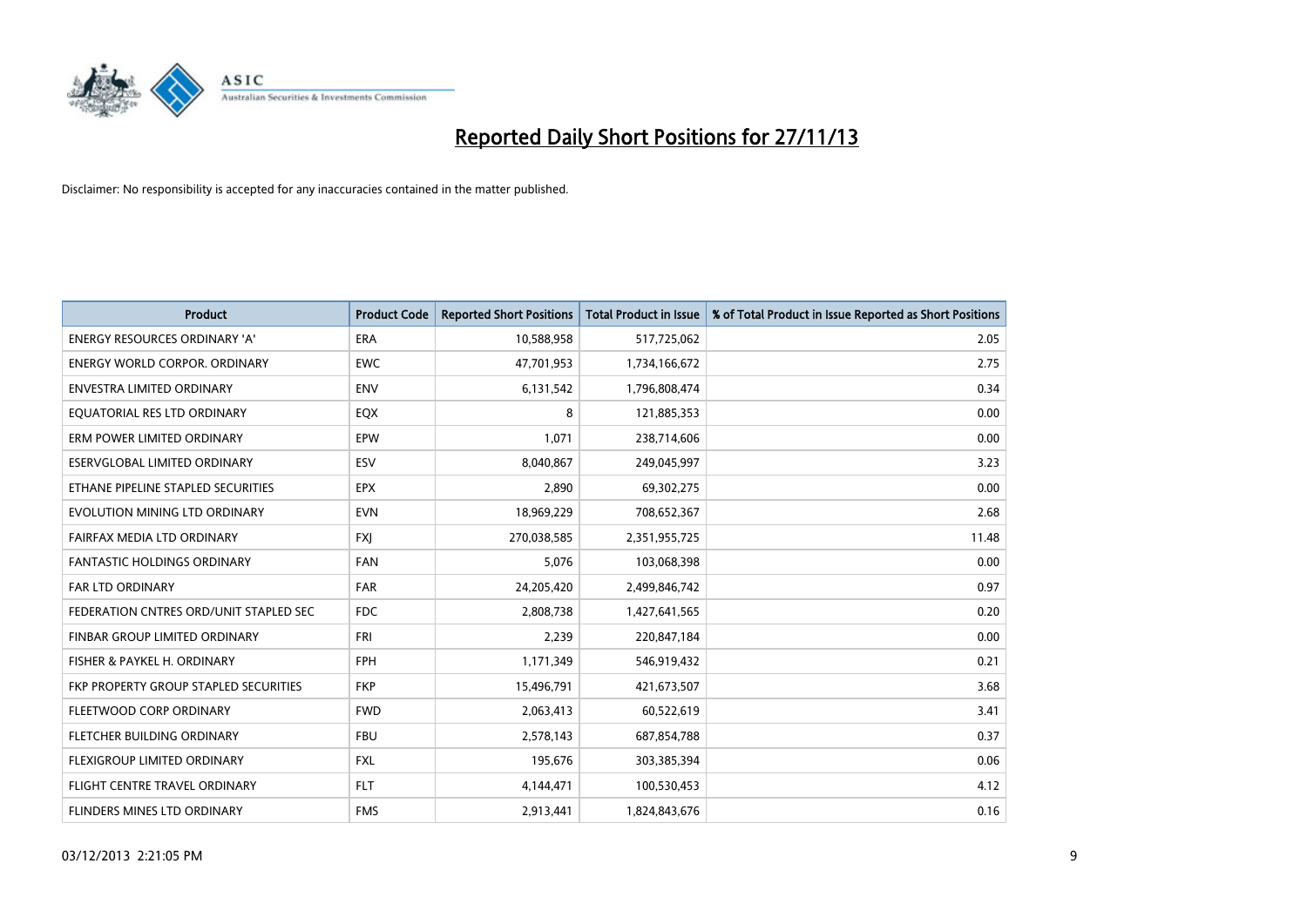

| <b>Product</b>                                   | <b>Product Code</b> | <b>Reported Short Positions</b> | <b>Total Product in Issue</b> | % of Total Product in Issue Reported as Short Positions |
|--------------------------------------------------|---------------------|---------------------------------|-------------------------------|---------------------------------------------------------|
| <b>FOCUS MINERALS LTD ORDINARY</b>               | <b>FML</b>          | 27,698,579                      | 9,137,375,877                 | 0.30                                                    |
| FONTERRA SHARE FUND ORDINARY UNITS               | <b>FSF</b>          | 319                             | 106,956,563                   | 0.00                                                    |
| <b>FORGE GROUP LIMITED ORDINARY</b>              | <b>FGE</b>          | 1,430,350                       | 86,169,014                    | 1.66                                                    |
| FORTESCUE METALS GRP ORDINARY                    | <b>FMG</b>          | 153,688,473                     | 3,113,798,151                 | 4.94                                                    |
| <b>G.U.D. HOLDINGS ORDINARY</b>                  | GUD                 | 5,564,940                       | 71,341,319                    | 7.80                                                    |
| <b>G8 EDUCATION LIMITED ORDINARY</b>             | <b>GEM</b>          | 1,455,648                       | 300,302,719                   | 0.48                                                    |
| <b>GALAXY RESOURCES ORDINARY</b>                 | GXY                 | 10,597,925                      | 1,007,482,656                 | 1.05                                                    |
| <b>GBST HOLDINGS ORDINARY</b>                    | GBT                 | 831                             | 66,561,725                    | 0.00                                                    |
| <b>GENETIC TECHNOLOGIES ORDINARY</b>             | GTG                 | 193,440                         | 572,694,121                   | 0.03                                                    |
| <b>GEODYNAMICS LIMITED ORDINARY</b>              | GDY                 | 850                             | 406,452,608                   | 0.00                                                    |
| GI DYNAMICS, INC CDI US PROHIBITED               | GID                 | 1,375,710                       | 393,043,620                   | 0.35                                                    |
| <b>GINDALBIE METALS LTD ORDINARY</b>             | GBG                 | 49,498,025                      | 1,493,054,193                 | 3.32                                                    |
| <b>GOODMAN FIELDER, ORDINARY</b>                 | <b>GFF</b>          | 30,130,580                      | 1,955,559,207                 | 1.54                                                    |
| <b>GOODMAN GROUP STAPLED</b>                     | <b>GMG</b>          | 1,942,319                       | 1,718,742,809                 | 0.11                                                    |
| <b>GPT GROUP STAPLED SEC.</b>                    | <b>GPT</b>          | 7,975,713                       | 1,694,888,638                 | 0.47                                                    |
| <b>GRAINCORP LIMITED A CLASS ORDINARY</b>        | <b>GNC</b>          | 257,351                         | 228,855,628                   | 0.11                                                    |
| <b>GRANGE RESOURCES, ORDINARY</b>                | GRR                 | 5,640,879                       | 1,156,492,195                 | 0.49                                                    |
| <b>GREENCROSS LIMITED ORDINARY</b>               | <b>GXL</b>          | 25,331                          | 37,682,334                    | 0.07                                                    |
| <b>GREENLAND MIN EN LTD ORDINARY</b>             | GGG                 | 7,354,050                       | 574,572,911                   | 1.28                                                    |
| <b>GROWTHPOINT PROPERTY ORD/UNIT STAPLED SEC</b> | GOZ                 | 274,380                         | 414,410,218                   | 0.07                                                    |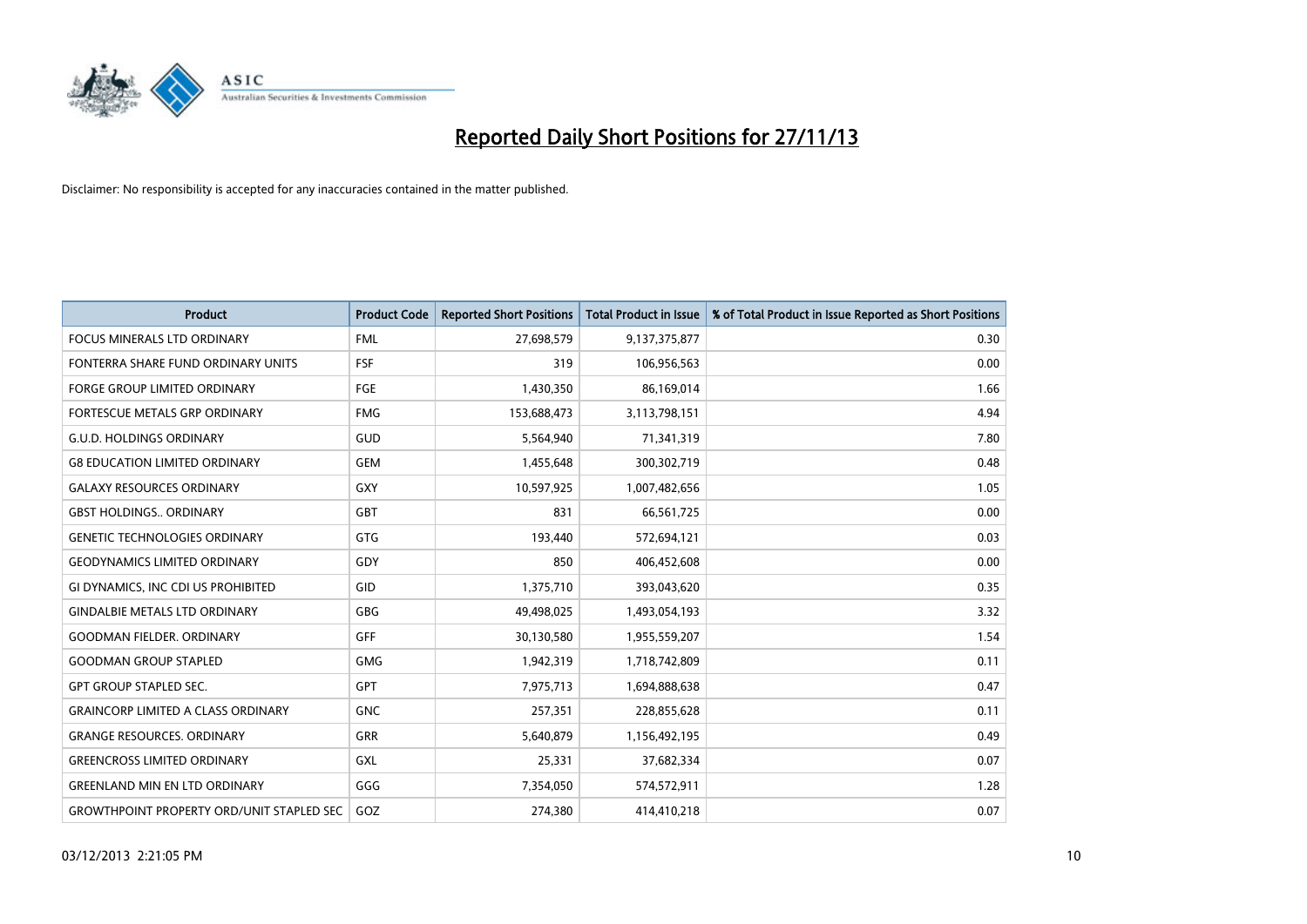

| <b>Product</b>                           | <b>Product Code</b> | <b>Reported Short Positions</b> | <b>Total Product in Issue</b> | % of Total Product in Issue Reported as Short Positions |
|------------------------------------------|---------------------|---------------------------------|-------------------------------|---------------------------------------------------------|
| <b>GRYPHON MINERALS LTD ORDINARY</b>     | GRY                 | 6,457,457                       | 400,797,615                   | 1.61                                                    |
| <b>GUILDFORD COAL LTD ORDINARY</b>       | <b>GUF</b>          | 562,776                         | 635,046,899                   | 0.09                                                    |
| <b>GWA GROUP LTD ORDINARY</b>            | <b>GWA</b>          | 13,004,815                      | 306,533,770                   | 4.24                                                    |
| HARVEY NORMAN ORDINARY                   | <b>HVN</b>          | 63,974,574                      | 1,062,316,784                 | 6.02                                                    |
| <b>HENDERSON GROUP CDI 1:1</b>           | <b>HGG</b>          | 816,948                         | 738,574,583                   | 0.11                                                    |
| HFA HOLDINGS LIMITED ORDINARY            | <b>HFA</b>          | 3,863                           | 118,738,157                   | 0.00                                                    |
| <b>HIGHLANDS PACIFIC ORDINARY</b>        | <b>HIG</b>          | 500,001                         | 853,777,764                   | 0.06                                                    |
| HILLGROVE RES LTD ORDINARY               | <b>HGO</b>          | 624,776                         | 1,178,589,221                 | 0.05                                                    |
| HILLS HOLDINGS LTD ORDINARY              | <b>HIL</b>          | 500,031                         | 239,375,808                   | 0.21                                                    |
| HORIZON OIL LIMITED ORDINARY             | <b>HZN</b>          | 75,248,577                      | 1,301,147,932                 | 5.78                                                    |
| HOT CHILI LTD ORDINARY                   | <b>HCH</b>          | 10,000                          | 347,732,196                   | 0.00                                                    |
| <b>ICON ENERGY LIMITED ORDINARY</b>      | <b>ICN</b>          | 4,647                           | 535,455,958                   | 0.00                                                    |
| <b>IINET LIMITED ORDINARY</b>            | <b>IIN</b>          | 651,664                         | 161,238,847                   | 0.40                                                    |
| <b>ILUKA RESOURCES ORDINARY</b>          | ILU                 | 39,077,370                      | 418,700,517                   | 9.33                                                    |
| <b>IMDEX LIMITED ORDINARY</b>            | <b>IMD</b>          | 3,992,400                       | 210,473,188                   | 1.90                                                    |
| <b>INCITEC PIVOT ORDINARY</b>            | IPL                 | 25,310,879                      | 1,628,730,107                 | 1.55                                                    |
| INDEPENDENCE GROUP ORDINARY              | <b>IGO</b>          | 4,036,399                       | 233,323,905                   | 1.73                                                    |
| INDOPHIL RESOURCES ORDINARY              | <b>IRN</b>          | 690,810                         | 1,203,146,194                 | 0.06                                                    |
| <b>INFIGEN ENERGY STAPLED SECURITIES</b> | <b>IFN</b>          | 3,250,607                       | 764,993,434                   | 0.42                                                    |
| <b>INFOMEDIA LTD ORDINARY</b>            | <b>IFM</b>          | 434,392                         | 304,953,155                   | 0.14                                                    |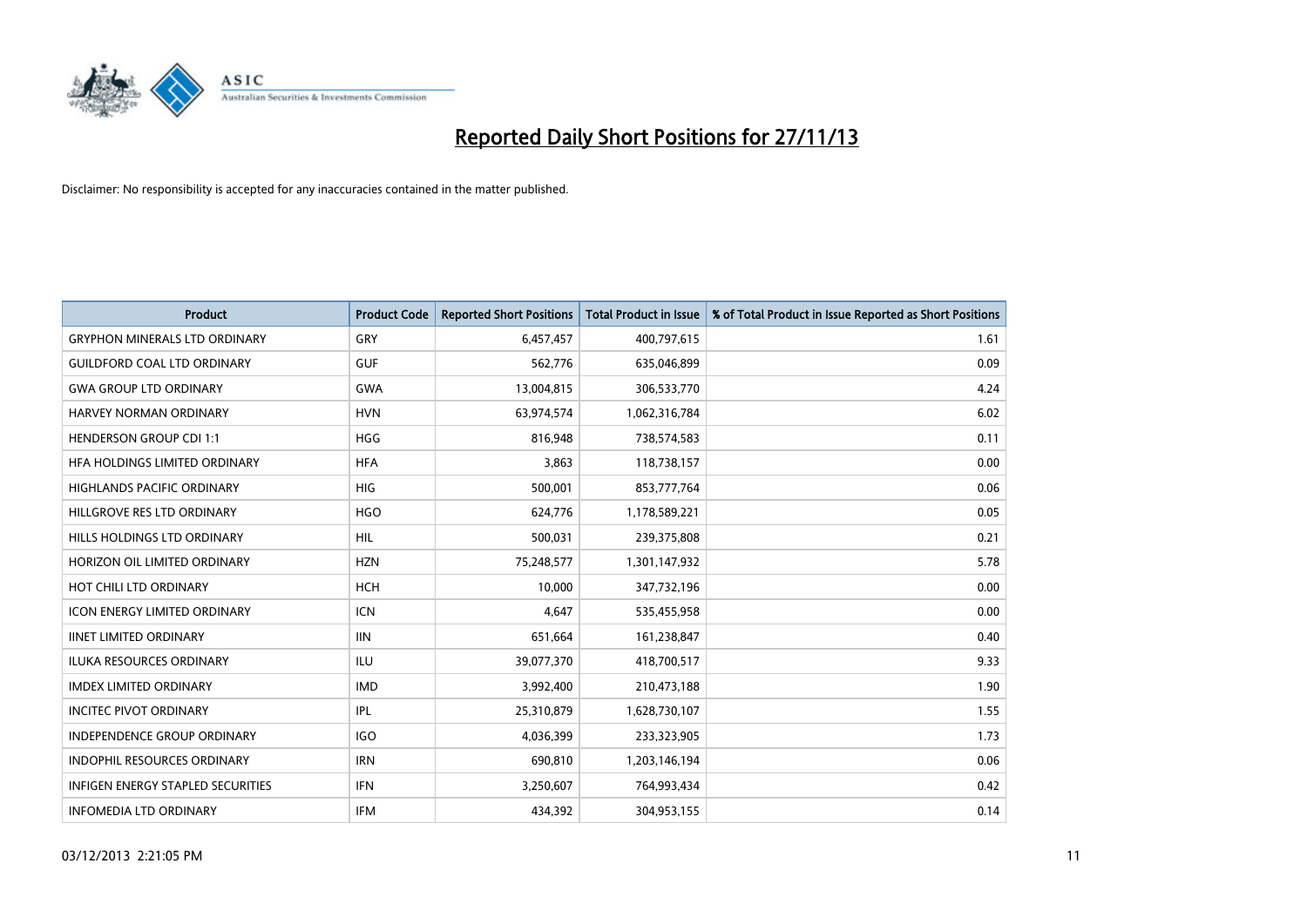

| <b>Product</b>                                  | <b>Product Code</b> | <b>Reported Short Positions</b> | <b>Total Product in Issue</b> | % of Total Product in Issue Reported as Short Positions |
|-------------------------------------------------|---------------------|---------------------------------|-------------------------------|---------------------------------------------------------|
| <b>INGENIA GROUP STAPLED SECURITIES</b>         | <b>INA</b>          | 14,594                          | 676,240,232                   | 0.00                                                    |
| INOVA RESOURCES LTD ORDINARY                    | <b>IVA</b>          | 259                             | 733,704,446                   | 0.00                                                    |
| <b>INSURANCE AUSTRALIA ORDINARY</b>             | IAG                 | 10,337,411                      | 2,079,034,021                 | 0.50                                                    |
| INTEGRATED RESEARCH ORDINARY                    | IRI                 | 1,911                           | 168,637,453                   | 0.00                                                    |
| <b>INTREPID MINES ORDINARY</b>                  | <b>IAU</b>          | 19,785,387                      | 556,348,985                   | 3.56                                                    |
| <b>INVESTA OFFICE FUND STAPLED SECURITIES</b>   | <b>IOF</b>          | 1,655,850                       | 614,047,458                   | 0.27                                                    |
| <b>INVOCARE LIMITED ORDINARY</b>                | <b>IVC</b>          | 5,976,884                       | 110,030,298                   | 5.43                                                    |
| <b>IOOF HOLDINGS LTD ORDINARY</b>               | IFL                 | 1,575,081                       | 232,118,034                   | 0.68                                                    |
| <b>IRESS LIMITED ORDINARY</b>                   | <b>IRE</b>          | 209,269                         | 158,585,126                   | 0.13                                                    |
| <b>IRON ORE HOLDINGS ORDINARY</b>               | <b>IOH</b>          | 26,197                          | 161,174,005                   | 0.02                                                    |
| <b>ISELECT LTD ORDINARY</b>                     | <b>ISU</b>          | 1,194,357                       | 260,664,894                   | 0.46                                                    |
| <b>JAMES HARDIE INDUST CHESS DEPOSITARY INT</b> | <b>IHX</b>          | 7,427,938                       | 443,097,063                   | 1.68                                                    |
| <b>JB HI-FI LIMITED ORDINARY</b>                | <b>IBH</b>          | 7,204,829                       | 100,223,180                   | 7.19                                                    |
| <b>JUMBO INTERACTIVE ORDINARY</b>               | <b>JIN</b>          | 2,070                           | 43,752,560                    | 0.00                                                    |
| <b>KAGARA LTD ORDINARY</b>                      | KZL                 | 3,385,466                       | 798,953,117                   | 0.42                                                    |
| KAROON GAS AUSTRALIA ORDINARY                   | <b>KAR</b>          | 2,306,446                       | 255,841,581                   | 0.90                                                    |
| KATHMANDU HOLD LTD ORDINARY                     | <b>KMD</b>          | 76,921                          | 200,326,690                   | 0.04                                                    |
| <b>KBL MINING LIMITED ORDINARY</b>              | <b>KBL</b>          | 1,820                           | 393,535,629                   | 0.00                                                    |
| KINGSGATE CONSOLID, ORDINARY                    | <b>KCN</b>          | 21,758,112                      | 152,284,777                   | 14.29                                                   |
| KINGSROSE MINING LTD ORDINARY                   | <b>KRM</b>          | 553,902                         | 335,753,851                   | 0.16                                                    |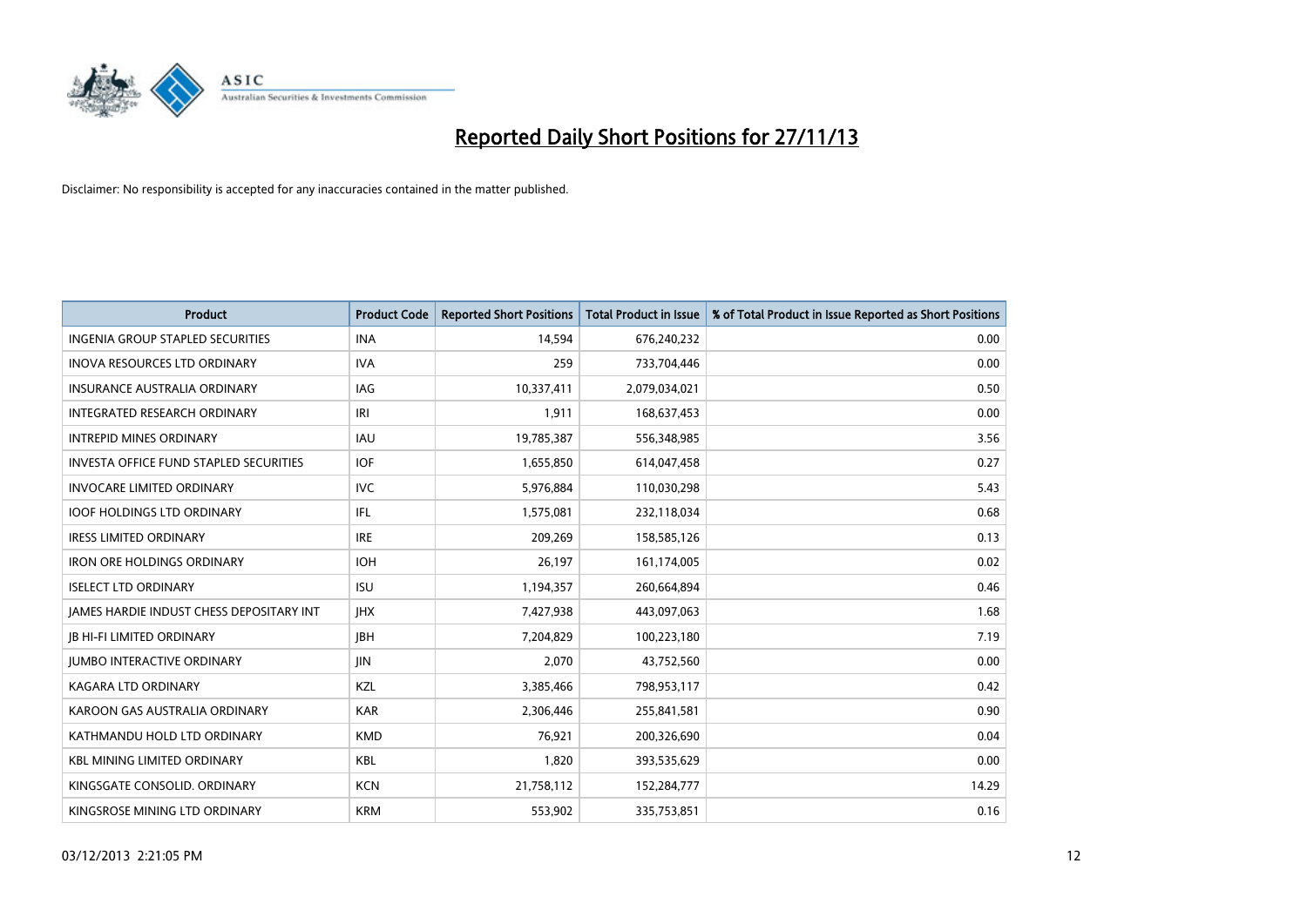

| <b>Product</b>                        | <b>Product Code</b> | <b>Reported Short Positions</b> | <b>Total Product in Issue</b> | % of Total Product in Issue Reported as Short Positions |
|---------------------------------------|---------------------|---------------------------------|-------------------------------|---------------------------------------------------------|
| LEIGHTON HOLDINGS ORDINARY            | LEI                 | 23,486,510                      | 337,235,188                   | 6.96                                                    |
| LEND LEASE GROUP UNIT/ORD STAPLED     | LLC                 | 6,790,568                       | 576,712,337                   | 1.18                                                    |
| LINC ENERGY LTD ORDINARY              | <b>LNC</b>          | 3,791,310                       | 523,120,361                   | 0.72                                                    |
| LONESTAR RESO LTD ORDINARY            | <b>LNR</b>          | 38,251                          | 697,187,211                   | 0.01                                                    |
| LYCOPODIUM LIMITED ORDINARY           | <b>LYL</b>          | 3,091                           | 38,955,103                    | 0.01                                                    |
| <b>LYNAS CORPORATION ORDINARY</b>     | <b>LYC</b>          | 174,573,579                     | 1,961,160,594                 | 8.90                                                    |
| M2 TELECOMMUNICATION ORDINARY         | <b>MTU</b>          | 9,236,196                       | 179,384,685                   | 5.15                                                    |
| MACA LIMITED ORDINARY                 | <b>MLD</b>          | 84,760                          | 173,675,000                   | 0.05                                                    |
| <b>MACMAHON HOLDINGS ORDINARY</b>     | <b>MAH</b>          | 1,981,362                       | 1,261,699,966                 | 0.16                                                    |
| MACO ATLAS ROADS GRP ORDINARY STAPLED | <b>MOA</b>          | 12,752,305                      | 487,230,540                   | 2.62                                                    |
| MACQUARIE GROUP LTD ORDINARY          | MQG                 | 1,887,363                       | 340,069,276                   | 0.55                                                    |
| MACQUARIE TELECOM GP ORDINARY         | MAQ                 | 3,915                           | 20,967,121                    | 0.02                                                    |
| MAGELLAN FIN GRP LTD ORDINARY         | <b>MFG</b>          | 769,349                         | 155,830,849                   | 0.49                                                    |
| <b>MATRIX C &amp; E LTD ORDINARY</b>  | <b>MCE</b>          | 2,941,579                       | 94,555,428                    | 3.11                                                    |
| <b>MAVERICK DRILLING ORDINARY</b>     | <b>MAD</b>          | 9,466,477                       | 452,726,751                   | 2.09                                                    |
| MAXITRANS INDUSTRIES ORDINARY         | <b>MXI</b>          | 565,986                         | 183,993,392                   | 0.31                                                    |
| MAYNE PHARMA LTD ORDINARY             | <b>MYX</b>          | 2,066,773                       | 563,459,968                   | 0.37                                                    |
| MCMILLAN SHAKESPEARE ORDINARY         | <b>MMS</b>          | 794,440                         | 74,523,965                    | 1.07                                                    |
| MEDUSA MINING LTD ORDINARY            | <b>MML</b>          | 5,914,806                       | 207,794,301                   | 2.85                                                    |
| MELBOURNE IT LIMITED ORDINARY         | <b>MLB</b>          | 3,000                           | 82,861,177                    | 0.00                                                    |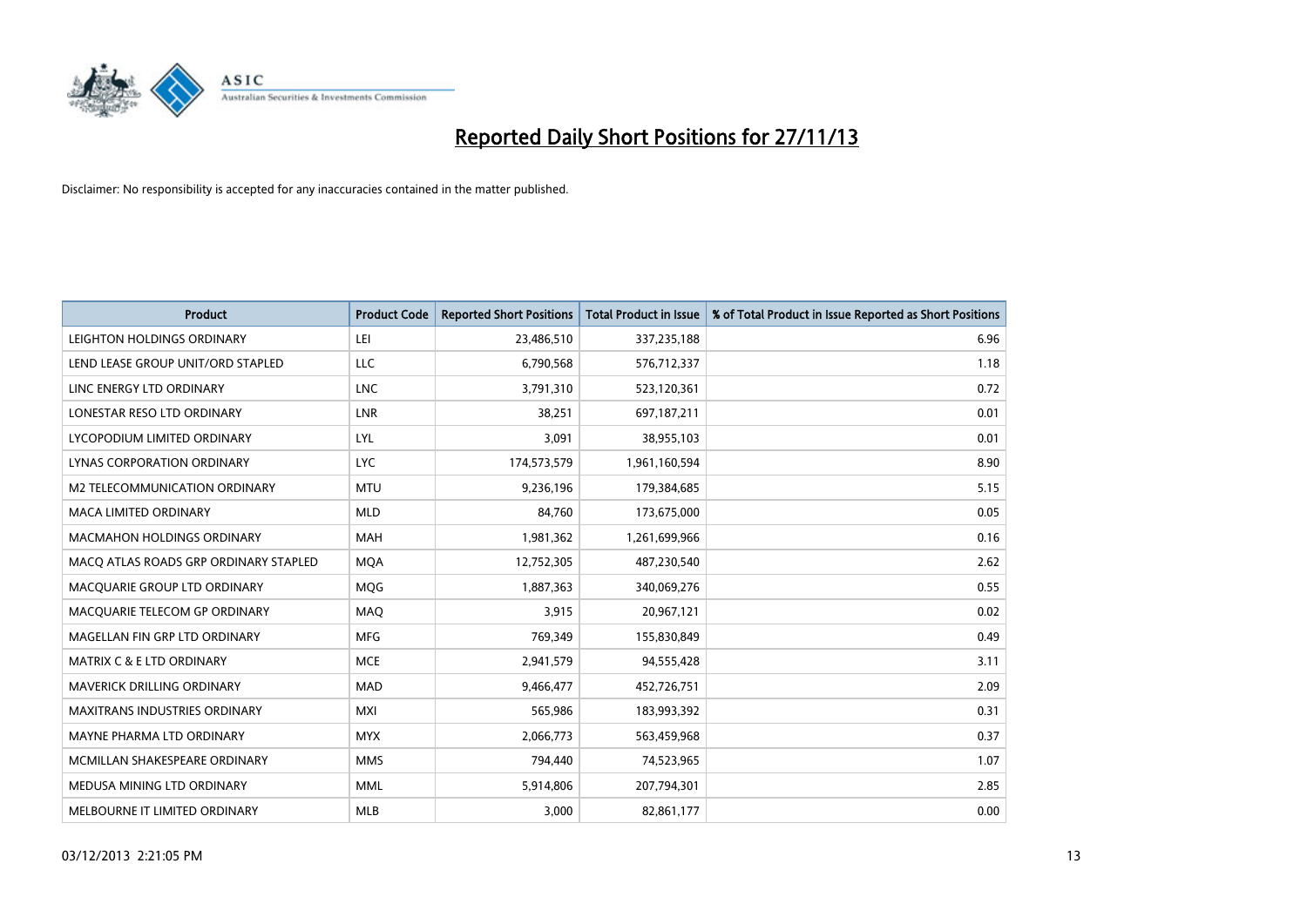

| <b>Product</b>                      | <b>Product Code</b> | <b>Reported Short Positions</b> | <b>Total Product in Issue</b> | % of Total Product in Issue Reported as Short Positions |
|-------------------------------------|---------------------|---------------------------------|-------------------------------|---------------------------------------------------------|
| MEO AUSTRALIA LTD ORDINARY          | <b>MEO</b>          | 10,845                          | 627,264,587                   | 0.00                                                    |
| MERIDIAN ENERGY INSTALMENT RECEIPTS | MEZCA               | 32,097                          | 1,255,413,626                 | 0.00                                                    |
| <b>MERMAID MARINE ORDINARY</b>      | <b>MRM</b>          | 1,464,021                       | 232,652,241                   | 0.63                                                    |
| MESOBLAST LIMITED ORDINARY          | <b>MSB</b>          | 18,283,950                      | 317,350,901                   | 5.76                                                    |
| METALS X LIMITED ORDINARY           | <b>MLX</b>          | 46,230                          | 1,653,036,110                 | 0.00                                                    |
| METCASH LIMITED ORDINARY            | <b>MTS</b>          | 92,604,838                      | 880,704,786                   | 10.51                                                   |
| METMINCO LIMITED ORDINARY           | <b>MNC</b>          | 863,205                         | 1,749,543,023                 | 0.05                                                    |
| MICLYN EXP OFFSHR ORDINARY          | <b>MIO</b>          | 80,856                          | 281,754,775                   | 0.03                                                    |
| MIGHTY RIVER POWER ORDINARY         | <b>MYT</b>          | 1,950,939                       | 1,400,000,094                 | 0.14                                                    |
| MILTON CORPORATION ORDINARY         | <b>MLT</b>          | 44,155                          | 627,357,755                   | 0.01                                                    |
| MINCOR RESOURCES NL ORDINARY        | <b>MCR</b>          | 2,271,743                       | 188,208,274                   | 1.21                                                    |
| MINERAL DEPOSITS ORDINARY           | <b>MDL</b>          | 1,499,684                       | 83,538,786                    | 1.80                                                    |
| MINERAL RESOURCES. ORDINARY         | <b>MIN</b>          | 3,244,757                       | 186,112,198                   | 1.74                                                    |
| MINT WIRELESS ORDINARY              | <b>MNW</b>          | 494,246                         | 403,872,395                   | 0.12                                                    |
| MIRABELA NICKEL LTD ORDINARY        | <b>MBN</b>          | 23,175,924                      | 876,801,147                   | 2.64                                                    |
| MIRVAC GROUP STAPLED SECURITIES     | <b>MGR</b>          | 3,604,828                       | 3,664,938,678                 | 0.10                                                    |
| MOBILE EMBRACE LTD ORDINARY         | <b>MBE</b>          | 4,500                           | 320,277,790                   | 0.00                                                    |
| MOLOPO ENERGY LTD ORDINARY          | <b>MPO</b>          | 100,365                         | 246,724,091                   | 0.04                                                    |
| MONADELPHOUS GROUP ORDINARY         | <b>MND</b>          | 12,589,246                      | 92,308,047                    | 13.64                                                   |
| MORTGAGE CHOICE LTD ORDINARY        | <b>MOC</b>          | 118,231                         | 123,780,387                   | 0.10                                                    |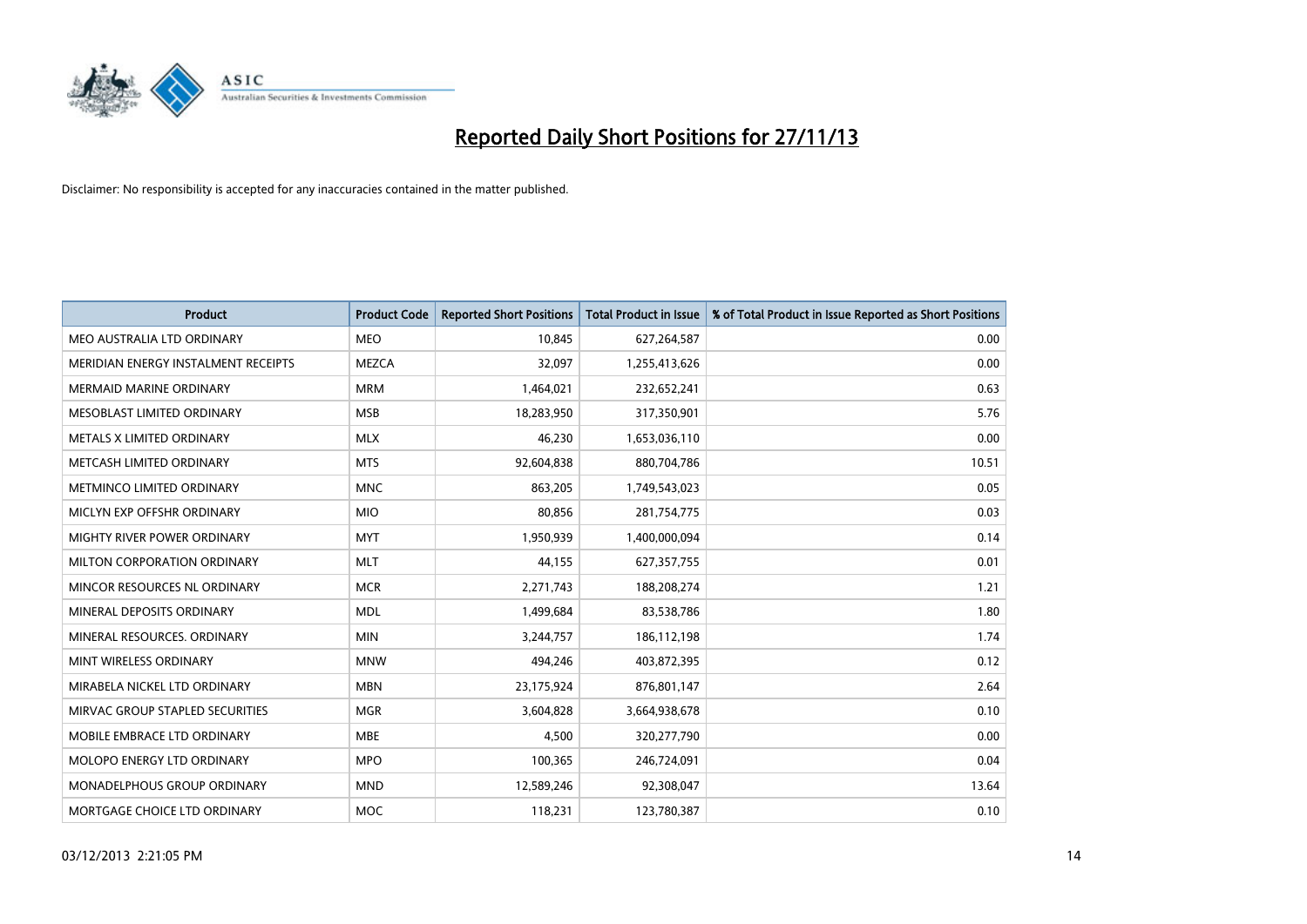

| <b>Product</b>                    | <b>Product Code</b> | <b>Reported Short Positions</b> | <b>Total Product in Issue</b> | % of Total Product in Issue Reported as Short Positions |
|-----------------------------------|---------------------|---------------------------------|-------------------------------|---------------------------------------------------------|
| <b>MOUNT GIBSON IRON ORDINARY</b> | MGX                 | 7,129,742                       | 1,090,584,232                 | 0.65                                                    |
| MULTIPLEX SITES SITES             | <b>MXUPA</b>        | 1,378                           | 4,500,000                     | 0.03                                                    |
| MURCHISON METALS LTD ORDINARY     | <b>MMX</b>          | 216,291                         | 450,497,346                   | 0.05                                                    |
| MYER HOLDINGS LTD ORDINARY        | <b>MYR</b>          | 71,144,773                      | 585,684,551                   | 12.15                                                   |
| <b>MYSTATE LIMITED ORDINARY</b>   | <b>MYS</b>          | 5,588                           | 87,177,445                    | 0.01                                                    |
| NANOSONICS LIMITED ORDINARY       | <b>NAN</b>          | 71,191                          | 262,822,463                   | 0.03                                                    |
| NATIONAL AUST. BANK ORDINARY      | <b>NAB</b>          | 7,771,002                       | 2,349,453,562                 | 0.33                                                    |
| NAVITAS LIMITED ORDINARY          | <b>NVT</b>          | 3,096,299                       | 375,416,910                   | 0.82                                                    |
| NEON ENERGY LIMITED ORDINARY      | <b>NEN</b>          | 2,522,304                       | 553,037,848                   | 0.46                                                    |
| NEUREN PHARMACEUT, ORDINARY       | <b>NEU</b>          | 226,000                         | 1,472,620,056                 | 0.02                                                    |
| NEW HOPE CORPORATION ORDINARY     | <b>NHC</b>          | 713,404                         | 830,715,225                   | 0.09                                                    |
| NEW STANDARD ENERGY ORDINARY      | <b>NSE</b>          | 322,032                         | 305,331,847                   | 0.11                                                    |
| NEWCREST MINING ORDINARY          | <b>NCM</b>          | 7,059,286                       | 766,510,971                   | 0.92                                                    |
| NEWS CORP A NON-VOTING CDI        | <b>NWSLV</b>        | 1,759,387                       | 4,200,421                     | 41.89                                                   |
| NEWS CORP B VOTING CDI            | <b>NWS</b>          | 2,599,922                       | 23,771,818                    | 10.94                                                   |
| NEWSAT LIMITED ORDINARY           | <b>NWT</b>          | 47,639                          | 591,460,931                   | 0.01                                                    |
| NEXTDC LIMITED ORDINARY           | <b>NXT</b>          | 8,105,336                       | 192,904,486                   | 4.20                                                    |
| NEXUS ENERGY LIMITED ORDINARY     | <b>NXS</b>          | 1,285,710                       | 1,330,219,459                 | 0.10                                                    |
| NIB HOLDINGS LIMITED ORDINARY     | <b>NHF</b>          | 4,364,848                       | 439,004,182                   | 0.99                                                    |
| NIDO PETROLEUM ORDINARY           | <b>NDO</b>          | 542,402                         | 2,046,650,968                 | 0.03                                                    |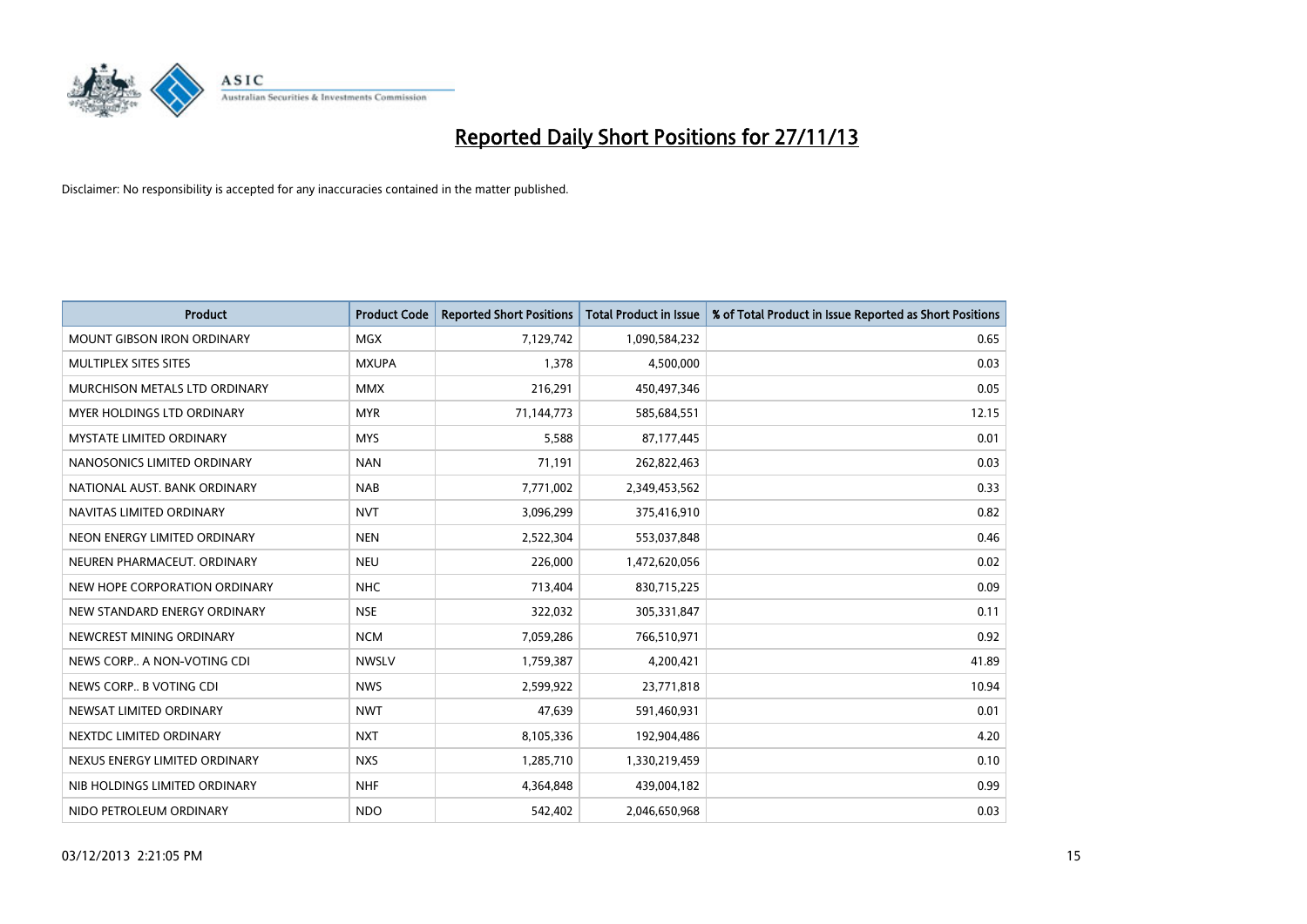

| <b>Product</b>                        | <b>Product Code</b> | <b>Reported Short Positions</b> | <b>Total Product in Issue</b> | % of Total Product in Issue Reported as Short Positions |
|---------------------------------------|---------------------|---------------------------------|-------------------------------|---------------------------------------------------------|
| NOBLE MINERAL RES ORDINARY            | <b>NMG</b>          | 2,365,726                       | 666,397,952                   | 0.36                                                    |
| NORTHERN IRON LTD ORDINARY            | <b>NFE</b>          | 922,658                         | 484,405,314                   | 0.19                                                    |
| NORTHERN STAR ORDINARY                | <b>NST</b>          | 3,485,150                       | 428,369,762                   | 0.81                                                    |
| NOVOGEN LIMITED ORDINARY              | <b>NRT</b>          | 63,337                          | 158,625,294                   | 0.04                                                    |
| NRW HOLDINGS LIMITED ORDINARY         | <b>NWH</b>          | 15,948,115                      | 278,888,011                   | 5.72                                                    |
| NUCOAL RESOURCES LTD ORDINARY         | <b>NCR</b>          | 90,001                          | 768,612,354                   | 0.01                                                    |
| NUFARM LIMITED ORDINARY               | <b>NUF</b>          | 13,902,220                      | 263,643,448                   | 5.27                                                    |
| OAKTON LIMITED ORDINARY               | <b>OKN</b>          | 574,874                         | 89,968,985                    | 0.64                                                    |
| OCEANAGOLD CORP. CHESS DEPOSITARY INT | <b>OGC</b>          | 1,449,910                       | 293,587,920                   | 0.49                                                    |
| OIL SEARCH LTD ORDINARY               | OSH                 | 6,303,343                       | 1,343,361,150                 | 0.47                                                    |
| OM HOLDINGS LIMITED ORDINARY          | OMH                 | 2,617,661                       | 733,423,337                   | 0.36                                                    |
| ORICA LIMITED ORDINARY                | ORI                 | 8,385,662                       | 368,203,632                   | 2.28                                                    |
| ORIGIN ENERGY ORDINARY                | ORG                 | 7,819,726                       | 1,101,226,425                 | 0.71                                                    |
| OROCOBRE LIMITED ORDINARY             | <b>ORE</b>          | 1,236,311                       | 132,041,911                   | 0.94                                                    |
| OROTONGROUP LIMITED ORDINARY          | ORL                 | 141,661                         | 40,880,902                    | 0.35                                                    |
| OZ MINERALS ORDINARY                  | OZL                 | 15,306,972                      | 303,470,022                   | 5.04                                                    |
| OZFOREX GROUP LTD ORDINARY            | <b>OFX</b>          | 148,559                         | 240,000,000                   | 0.06                                                    |
| <b>PACIFIC BRANDS ORDINARY</b>        | <b>PBG</b>          | 7,086,456                       | 912,915,695                   | 0.78                                                    |
| PALADIN ENERGY LTD ORDINARY           | <b>PDN</b>          | 92,034,651                      | 964,118,567                   | 9.55                                                    |
| PANAUST LIMITED ORDINARY              | <b>PNA</b>          | 2,958,181                       | 619,765,589                   | 0.48                                                    |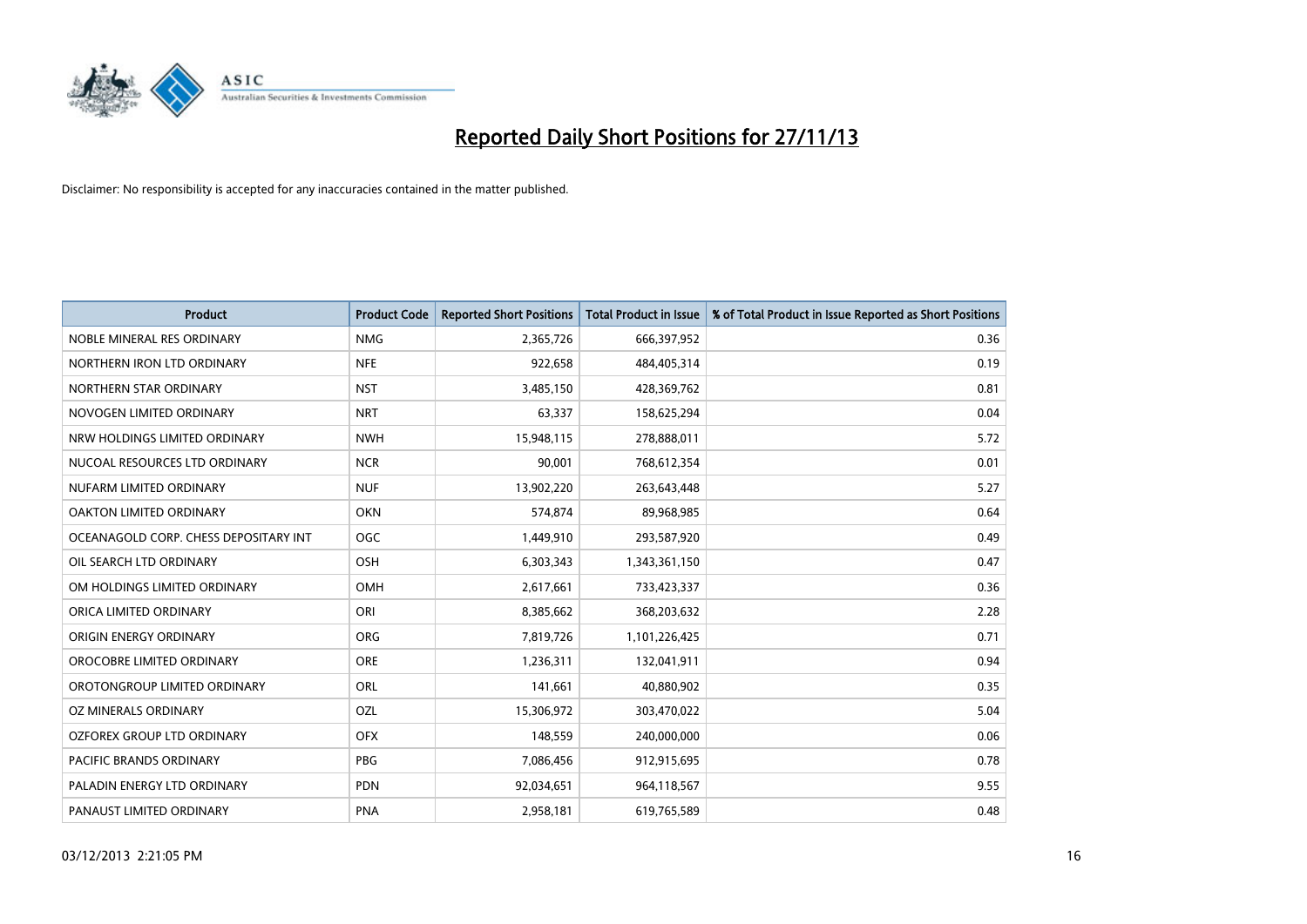

| <b>Product</b>                | <b>Product Code</b> | <b>Reported Short Positions</b> | <b>Total Product in Issue</b> | % of Total Product in Issue Reported as Short Positions |
|-------------------------------|---------------------|---------------------------------|-------------------------------|---------------------------------------------------------|
| PANORAMIC RESOURCES ORDINARY  | PAN                 | 2,311,086                       | 295,085,132                   | 0.78                                                    |
| PANTERRA GOLD LTD ORDINARY    | PGI                 |                                 | 769,414,346                   | 0.00                                                    |
| PAPERLINX LIMITED ORDINARY    | <b>PPX</b>          | 48.101                          | 609,280,761                   | 0.01                                                    |
| PAPILLON RES LTD ORDINARY     | <b>PIR</b>          | 7,946,617                       | 339,444,210                   | 2.34                                                    |
| PEET LIMITED ORDINARY         | <b>PPC</b>          | 343,199                         | 433,389,348                   | 0.08                                                    |
| PENINSULA ENERGY LTD ORDINARY | <b>PEN</b>          | $\mathbf{1}$                    | 3,042,508,659                 | 0.00                                                    |
| PERILYA LIMITED ORDINARY      | <b>PEM</b>          | 1,528                           | 769,316,426                   | 0.00                                                    |
| PERPETUAL LIMITED ORDINARY    | PPT                 | 2,524,187                       | 42,002,824                    | 6.01                                                    |
| PERSEUS MINING LTD ORDINARY   | PRU                 | 9,574,509                       | 457,962,088                   | 2.09                                                    |
| PHARMAXIS LTD ORDINARY        | <b>PXS</b>          | 2,797,349                       | 309,017,869                   | 0.91                                                    |
| PLATINUM ASSET ORDINARY       | <b>PTM</b>          | 1,620,534                       | 578,655,695                   | 0.28                                                    |
| PLATINUM AUSTRALIA ORDINARY   | <b>PLA</b>          | 836,027                         | 504,968,043                   | 0.17                                                    |
| PMI GOLD CORP CDI 1:1         | <b>PVM</b>          | 247,817                         | 161,862,160                   | 0.15                                                    |
| PMP LIMITED ORDINARY          | <b>PMP</b>          | 1,495,014                       | 323,781,124                   | 0.46                                                    |
| PRANA BIOTECHNOLOGY ORDINARY  | <b>PBT</b>          | 396,420                         | 416,026,146                   | 0.10                                                    |
| PREMIER INVESTMENTS ORDINARY  | <b>PMV</b>          | 1,090,524                       | 155,314,874                   | 0.70                                                    |
| PRIMA BIOMED LTD ORDINARY     | <b>PRR</b>          | 566,394                         | 1,228,709,341                 | 0.05                                                    |
| PRIMARY HEALTH CARE ORDINARY  | PRY                 | 18,709,460                      | 504,956,647                   | 3.71                                                    |
| PRIME MEDIA GRP LTD ORDINARY  | <b>PRT</b>          | 1,354,751                       | 366,330,303                   | 0.37                                                    |
| PROGRAMMED ORDINARY           | <b>PRG</b>          | 213,449                         | 118,229,190                   | 0.18                                                    |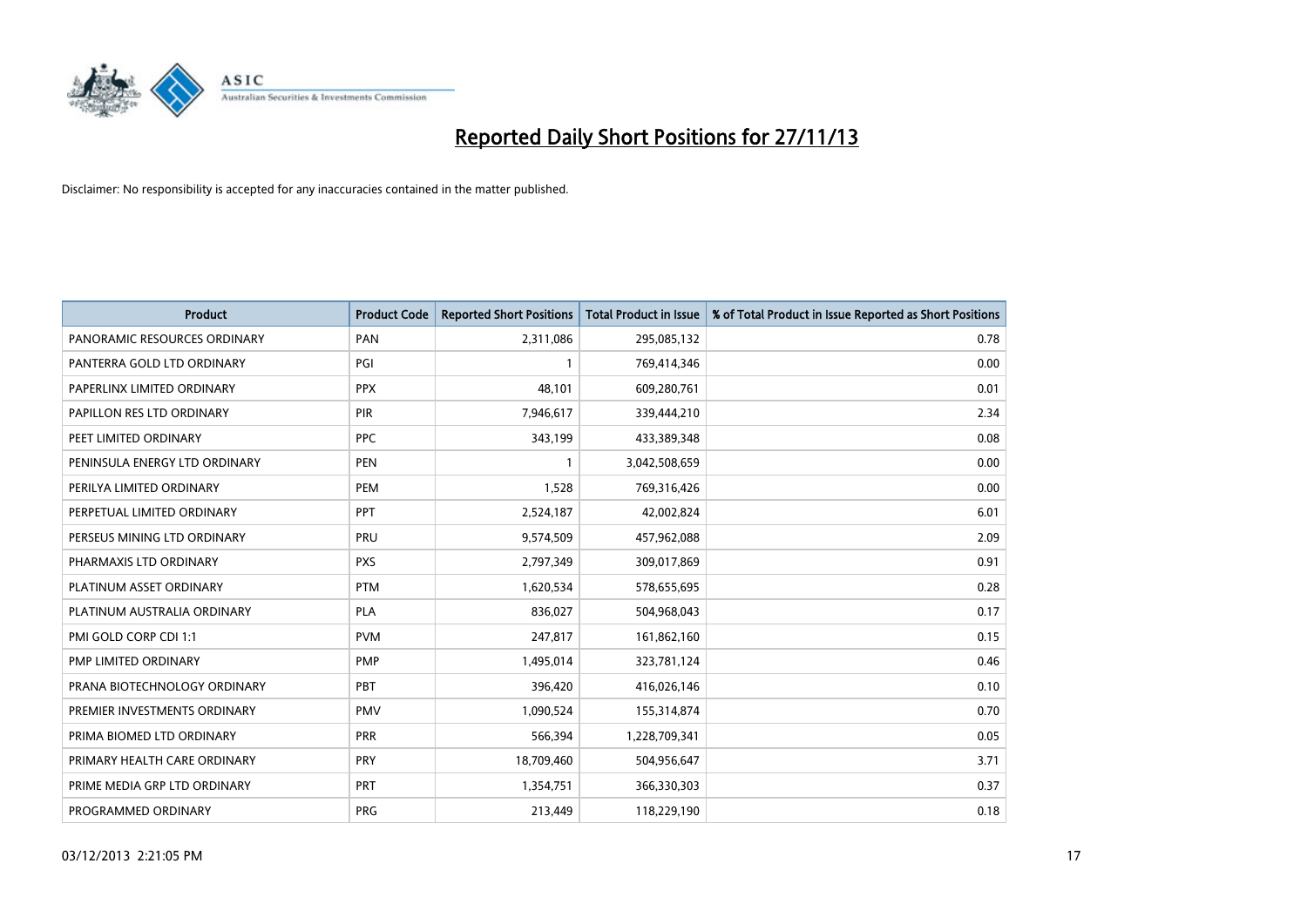

| <b>Product</b>                      | <b>Product Code</b> | <b>Reported Short Positions</b> | <b>Total Product in Issue</b> | % of Total Product in Issue Reported as Short Positions |
|-------------------------------------|---------------------|---------------------------------|-------------------------------|---------------------------------------------------------|
| <b>QANTAS AIRWAYS ORDINARY</b>      | QAN                 | 41,288,606                      | 2,196,330,250                 | 1.88                                                    |
| OBE INSURANCE GROUP ORDINARY        | QBE                 | 15,812,900                      | 1,226,855,950                 | 1.29                                                    |
| ORXPHARMA LTD ORDINARY              | <b>QRX</b>          | 66,492                          | 157,285,606                   | 0.04                                                    |
| <b>OUBE HOLDINGS LTD ORDINARY</b>   | <b>QUB</b>          | 11,208,159                      | 931,433,499                   | 1.20                                                    |
| RAMELIUS RESOURCES ORDINARY         | <b>RMS</b>          | 169,047                         | 364,440,380                   | 0.05                                                    |
| RAMSAY HEALTH CARE ORDINARY         | <b>RHC</b>          | 2,175,190                       | 202,081,252                   | 1.08                                                    |
| <b>RCG CORPORATION LTD ORDINARY</b> | <b>RCG</b>          | 200,000                         | 251,793,207                   | 0.08                                                    |
| <b>RCR TOMLINSON ORDINARY</b>       | <b>RCR</b>          | 1,329,430                       | 136,696,590                   | 0.97                                                    |
| <b>REA GROUP ORDINARY</b>           | <b>REA</b>          | 2,247,729                       | 131,714,699                   | 1.71                                                    |
| <b>RECKON LIMITED ORDINARY</b>      | <b>RKN</b>          | 129,153                         | 126,913,066                   | 0.10                                                    |
| RED 5 LIMITED ORDINARY              | <b>RED</b>          | 170,219                         | 759,451,008                   | 0.02                                                    |
| <b>RED FORK ENERGY ORDINARY</b>     | <b>RFE</b>          | 4,820,385                       | 499,551,719                   | 0.96                                                    |
| REDBANK ENERGY LTD ORDINARY         | AEJ                 | 13                              | 786,287                       | 0.00                                                    |
| REECE AUSTRALIA LTD. ORDINARY       | <b>REH</b>          | 436                             | 99,600,000                    | 0.00                                                    |
| REED RESOURCES LTD ORDINARY         | <b>RDR</b>          | 50,000                          | 523,453,895                   | 0.01                                                    |
| <b>REGIS RESOURCES ORDINARY</b>     | <b>RRL</b>          | 10,113,516                      | 497,965,884                   | 2.03                                                    |
| RESMED INC CDI 10:1                 | <b>RMD</b>          | 12,713,166                      | 1,420,542,770                 | 0.89                                                    |
| <b>RESOLUTE MINING ORDINARY</b>     | <b>RSG</b>          | 9,954,410                       | 640,994,224                   | 1.55                                                    |
| RESOURCE EQUIP LTD ORDINARY         | <b>RQL</b>          | 5,000                           | 249,065,471                   | 0.00                                                    |
| RESOURCE GENERATION ORDINARY        | <b>RES</b>          | 224,300                         | 569,396,004                   | 0.04                                                    |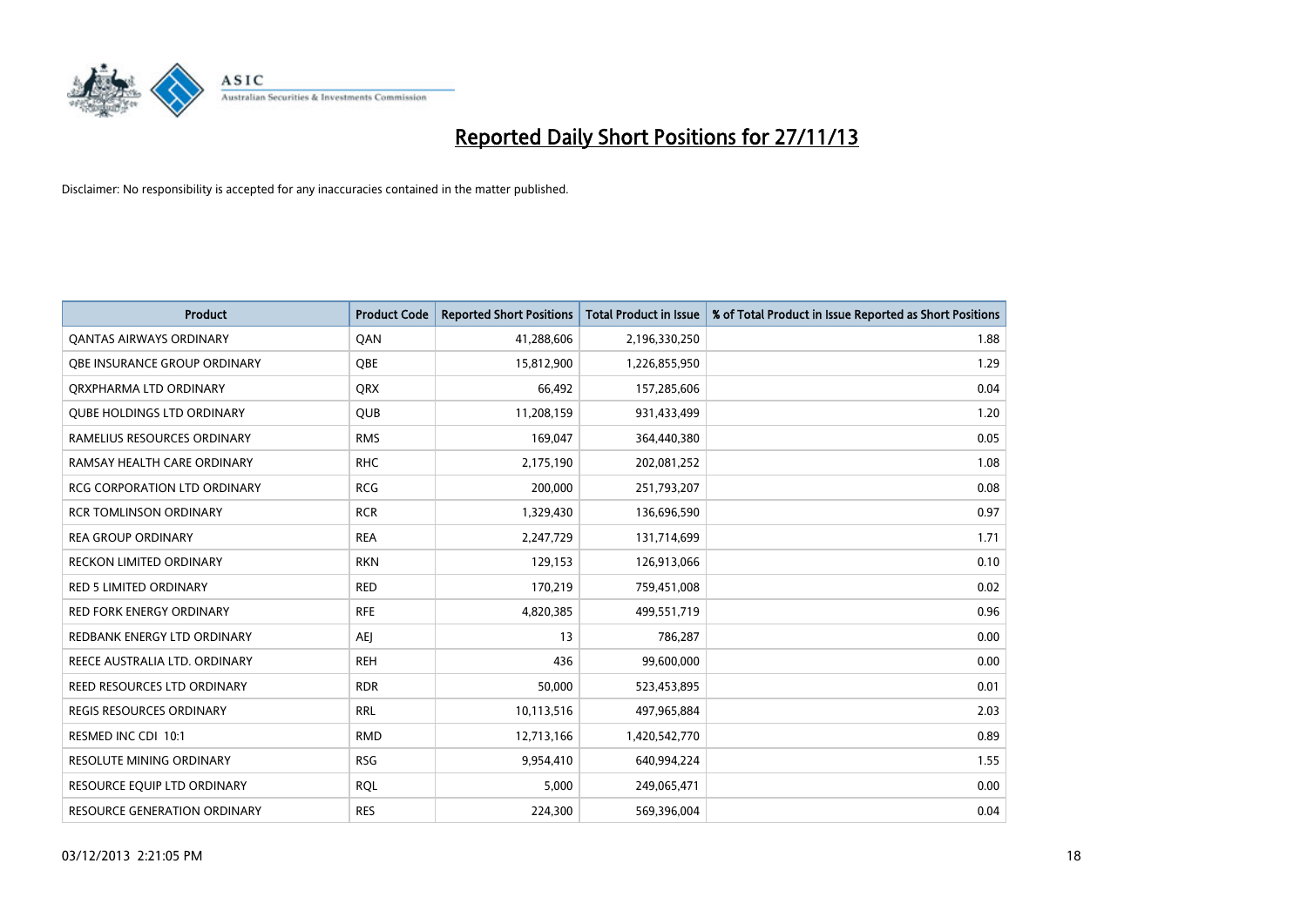

| <b>Product</b>                        | <b>Product Code</b> | <b>Reported Short Positions</b> | <b>Total Product in Issue</b> | % of Total Product in Issue Reported as Short Positions |
|---------------------------------------|---------------------|---------------------------------|-------------------------------|---------------------------------------------------------|
| <b>RETAIL FOOD GROUP ORDINARY</b>     | <b>RFG</b>          | 3,180,359                       | 142,706,772                   | 2.23                                                    |
| <b>REX MINERALS LIMITED ORDINARY</b>  | <b>RXM</b>          | 2,091,192                       | 188,907,284                   | 1.11                                                    |
| RHG LIMITED ORDINARY                  | <b>RHG</b>          | 1,085                           | 308,483,177                   | 0.00                                                    |
| <b>RIALTO ENERGY ORDINARY</b>         | <b>RIA</b>          | 41                              | 1,155,765,100                 | 0.00                                                    |
| <b>RIDLEY CORPORATION ORDINARY</b>    | <b>RIC</b>          | 121,664                         | 307,817,071                   | 0.04                                                    |
| RIO TINTO LIMITED ORDINARY            | <b>RIO</b>          | 4,925,437                       | 435,758,720                   | 1.13                                                    |
| ROBUST RESOURCES ORDINARY             | <b>ROL</b>          | 3,750                           | 102,830,646                   | 0.00                                                    |
| ROC OIL COMPANY ORDINARY              | <b>ROC</b>          | 1,248,022                       | 686,461,740                   | 0.18                                                    |
| ROYAL WOLF HOLDINGS ORDINARY          | <b>RWH</b>          | 189,393                         | 100,387,052                   | 0.19                                                    |
| <b>RURALCO HOLDINGS ORDINARY</b>      | <b>RHL</b>          | 1,408                           | 55,019,284                    | 0.00                                                    |
| SAI GLOBAL LIMITED ORDINARY           | SAI                 | 7,058,674                       | 210,730,820                   | 3.35                                                    |
| SALMAT LIMITED ORDINARY               | <b>SLM</b>          | 998                             | 159,812,799                   | 0.00                                                    |
| SAMSON OIL & GAS LTD ORDINARY         | SSN                 | 1,762,000                       | 2,547,627,193                 | 0.07                                                    |
| SANDFIRE RESOURCES ORDINARY           | <b>SFR</b>          | 1,028,754                       | 155,640,968                   | 0.66                                                    |
| SANTOS LTD ORDINARY                   | <b>STO</b>          | 5,681,960                       | 970,209,622                   | 0.59                                                    |
| SARACEN MINERAL ORDINARY              | SAR                 | 3,350,127                       | 595,263,186                   | 0.56                                                    |
| SCA PROPERTY GROUP STAPLED SECURITIES | SCP                 | 35,663,646                      | 642,417,140                   | 5.55                                                    |
| SEDGMAN LIMITED ORDINARY              | <b>SDM</b>          | 366,027                         | 223,224,636                   | 0.16                                                    |
| SEEK LIMITED ORDINARY                 | <b>SEK</b>          | 13,781,432                      | 339,132,780                   | 4.06                                                    |
| SELECT HARVESTS ORDINARY              | <b>SHV</b>          | 35,466                          | 57,815,720                    | 0.06                                                    |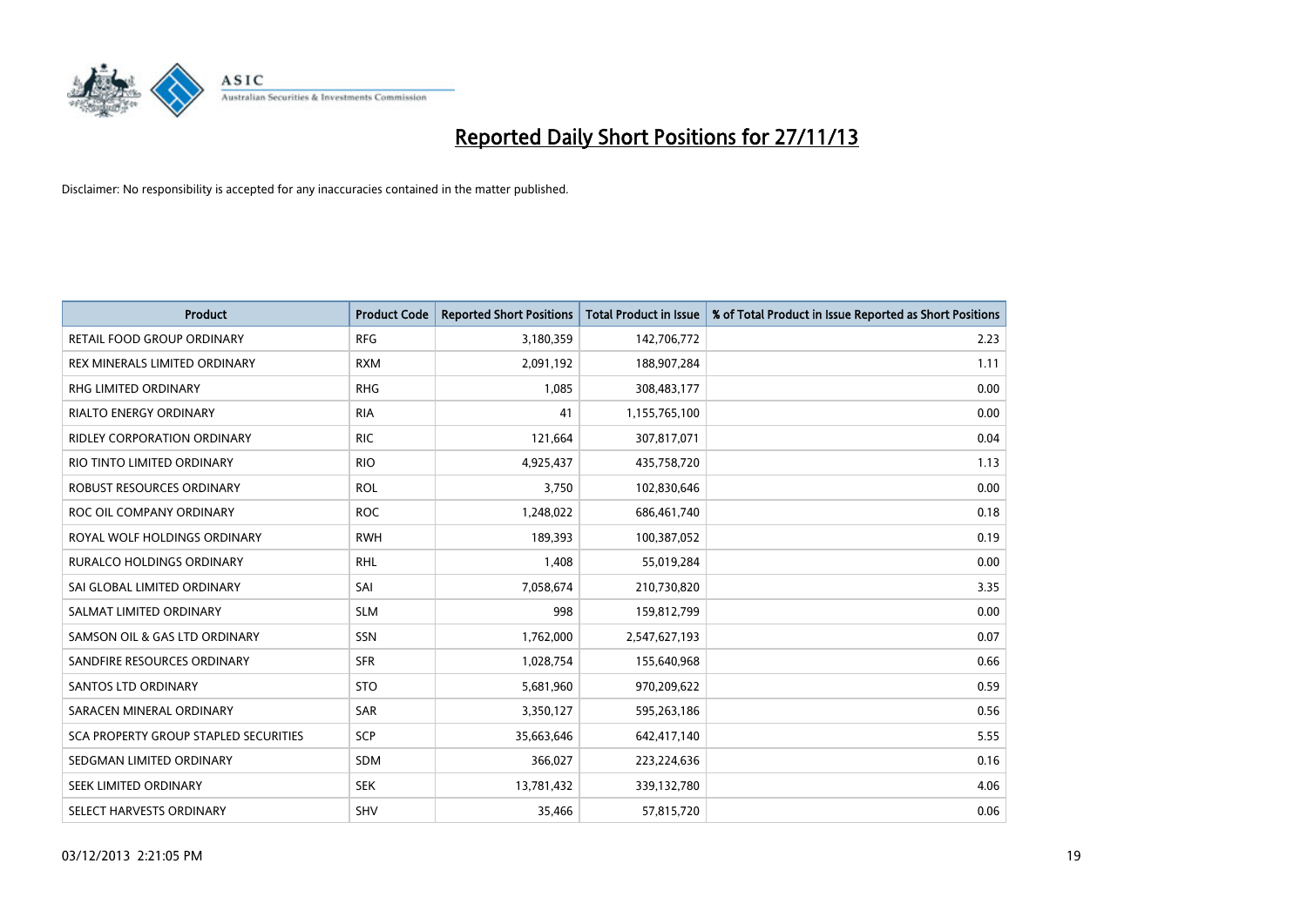

| <b>Product</b>                           | <b>Product Code</b> | <b>Reported Short Positions</b> | <b>Total Product in Issue</b> | % of Total Product in Issue Reported as Short Positions |
|------------------------------------------|---------------------|---------------------------------|-------------------------------|---------------------------------------------------------|
| SENEX ENERGY LIMITED ORDINARY            | <b>SXY</b>          | 6,248,441                       | 1,144,008,917                 | 0.55                                                    |
| SERVICE STREAM ORDINARY                  | <b>SSM</b>          | 100                             | 283,418,867                   | 0.00                                                    |
| SEVEN GROUP HOLDINGS ORDINARY            | <b>SVW</b>          | 4,693,383                       | 308,160,281                   | 1.52                                                    |
| SEVEN WEST MEDIA LTD ORDINARY            | <b>SWM</b>          | 6,654,800                       | 999,160,872                   | 0.67                                                    |
| SIGMA PHARMACEUTICAL ORDINARY            | <b>SIP</b>          | 2,409,021                       | 1,125,275,419                 | 0.21                                                    |
| SILEX SYSTEMS ORDINARY                   | <b>SLX</b>          | 2,683,560                       | 170,252,909                   | 1.58                                                    |
| SILVER CHEF LIMITED ORDINARY             | <b>SIV</b>          | 3,931                           | 29,333,629                    | 0.01                                                    |
| SILVER LAKE RESOURCE ORDINARY            | <b>SLR</b>          | 18, 161, 195                    | 437,594,758                   | 4.15                                                    |
| SIMS METAL MGMT LTD ORDINARY             | SGM                 | 12,503,257                      | 204,345,727                   | 6.12                                                    |
| SINGAPORE TELECOMM. CHESS DEPOSITARY INT | SGT                 | 1,275,984                       | 155,334,918                   | 0.82                                                    |
| SINO GAS ENERGY ORDINARY                 | SEH                 | 600,000                         | 1,263,742,754                 | 0.05                                                    |
| SIRIUS RESOURCES NL ORDINARY             | <b>SIR</b>          | 8,638,134                       | 261,930,167                   | 3.30                                                    |
| SIRTEX MEDICAL ORDINARY                  | <b>SRX</b>          | 422,578                         | 56,108,439                    | 0.75                                                    |
| SKILLED GROUP LTD ORDINARY               | <b>SKE</b>          | 5,320,406                       | 233,871,364                   | 2.27                                                    |
| <b>SKY NETWORK ORDINARY</b>              | <b>SKT</b>          | 84,827                          | 389,139,785                   | 0.02                                                    |
| SKYCITY ENT GRP LTD ORDINARY             | <b>SKC</b>          | 301,793                         | 580,016,676                   | 0.05                                                    |
| <b>SLATER &amp; GORDON ORDINARY</b>      | SGH                 | 57,452                          | 202,186,821                   | 0.03                                                    |
| SMS MANAGEMENT, ORDINARY                 | <b>SMX</b>          | 3,840,195                       | 70,099,763                    | 5.48                                                    |
| SONIC HEALTHCARE ORDINARY                | <b>SHL</b>          | 4,594,518                       | 400,511,056                   | 1.15                                                    |
| SOUL PATTINSON (W.H) ORDINARY            | SOL                 | 91,669                          | 239,395,320                   | 0.04                                                    |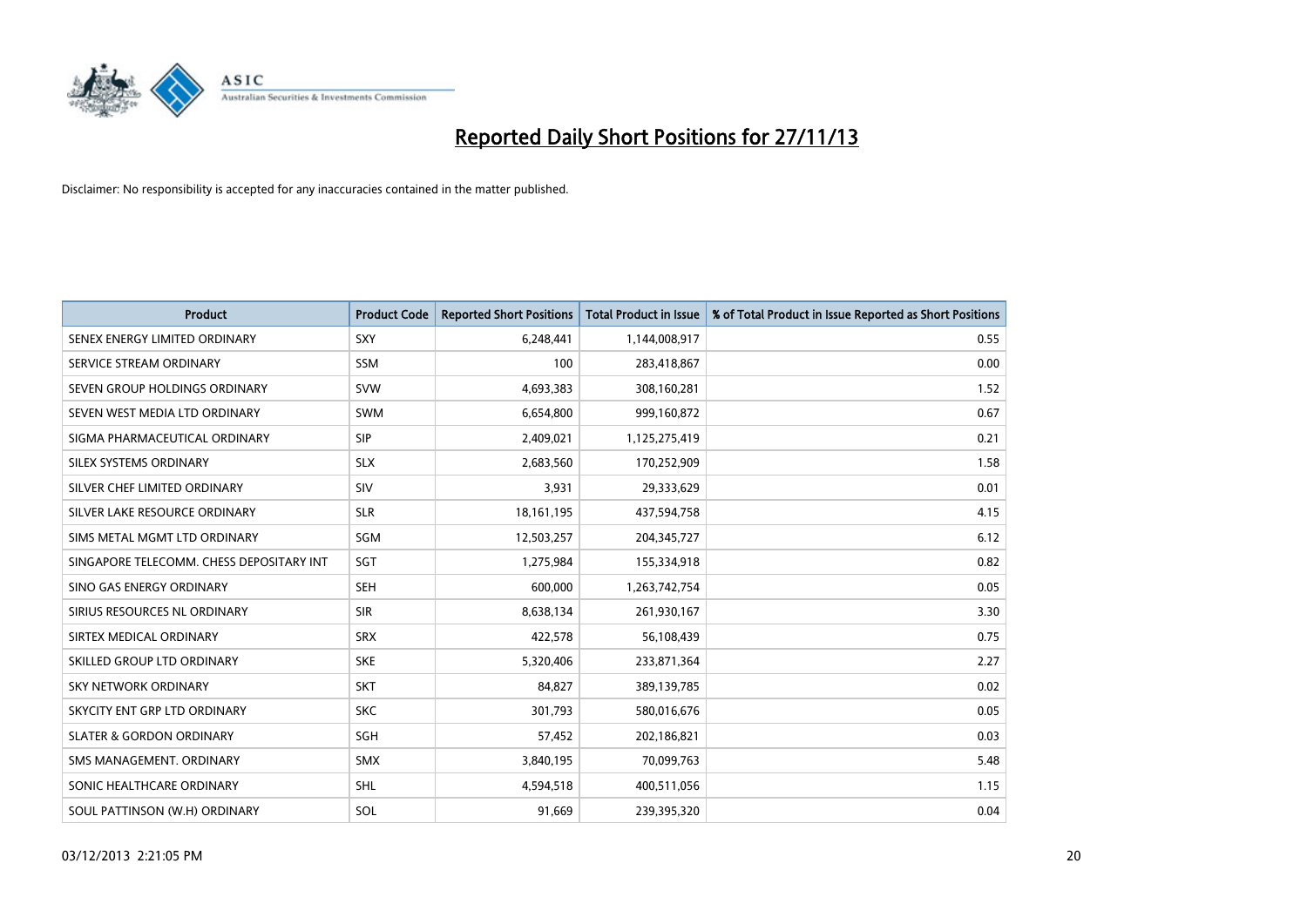

| <b>Product</b>                           | <b>Product Code</b> | <b>Reported Short Positions</b> | <b>Total Product in Issue</b> | % of Total Product in Issue Reported as Short Positions |
|------------------------------------------|---------------------|---------------------------------|-------------------------------|---------------------------------------------------------|
| SOUTH BOULDER MINES ORDINARY             | <b>STB</b>          | 1                               | 127,952,826                   | 0.00                                                    |
| SP AUSNET STAPLED SECURITIES             | <b>SPN</b>          | 38,394,923                      | 3,376,325,523                 | 1.14                                                    |
| SPARK INFRASTRUCTURE STAPLED NOTE & UNIT | SKI                 | 48,370,327                      | 1,326,734,264                 | 3.65                                                    |
| SPDR 200 FUND ETF UNITS                  | <b>STW</b>          | 132,182                         | 43,778,688                    | 0.30                                                    |
| SPDR 200 RESOURCES ETF UNITS             | <b>OZR</b>          | 66,188                          | 1,501,132                     | 4.41                                                    |
| SPDR SMALL ORDS ETF UNITS                | SSO                 | 199,018                         | 800,855                       | 24.85                                                   |
| SPECIALTY FASHION ORDINARY               | <b>SFH</b>          | 50,869                          | 192,236,121                   | 0.03                                                    |
| SPENCER RES LTD ORDINARY                 | <b>SPA</b>          | 65,000                          | 16,013,000                    | 0.41                                                    |
| ST BARBARA LIMITED ORDINARY              | <b>SBM</b>          | 15,945,529                      | 488,074,077                   | 3.27                                                    |
| STARPHARMA HOLDINGS ORDINARY             | <b>SPL</b>          | 14,866,708                      | 284,164,948                   | 5.23                                                    |
| STEADFAST GROUP LTD ORDINARY             | <b>SDF</b>          | 805,864                         | 500,971,408                   | 0.16                                                    |
| STHN CROSS MEDIA ORDINARY                | <b>SXL</b>          | 9,104,066                       | 705,099,800                   | 1.29                                                    |
| STOCKLAND UNITS/ORD STAPLED              | <b>SGP</b>          | 11,145,526                      | 2,305,750,747                 | 0.48                                                    |
| STRAITS RES LTD. ORDINARY                | SRO                 | 31,522                          | 1,164,150,159                 | 0.00                                                    |
| STRIKE ENERGY LTD ORDINARY               | <b>STX</b>          | 5,000                           | 706,519,664                   | 0.00                                                    |
| STW COMMUNICATIONS ORDINARY              | SGN                 | 949,025                         | 403,828,512                   | 0.24                                                    |
| SUNCORP GROUP LTD ORDINARY               | <b>SUN</b>          | 4,246,521                       | 1,286,600,980                 | 0.33                                                    |
| SUNDANCE ENERGY ORDINARY                 | <b>SEA</b>          | 690,830                         | 462,611,982                   | 0.15                                                    |
| SUNDANCE RESOURCES ORDINARY              | SDL                 | 58,538,721                      | 3,073,110,985                 | 1.90                                                    |
| SUNLAND GROUP LTD ORDINARY               | <b>SDG</b>          | 74,048                          | 181,710,087                   | 0.04                                                    |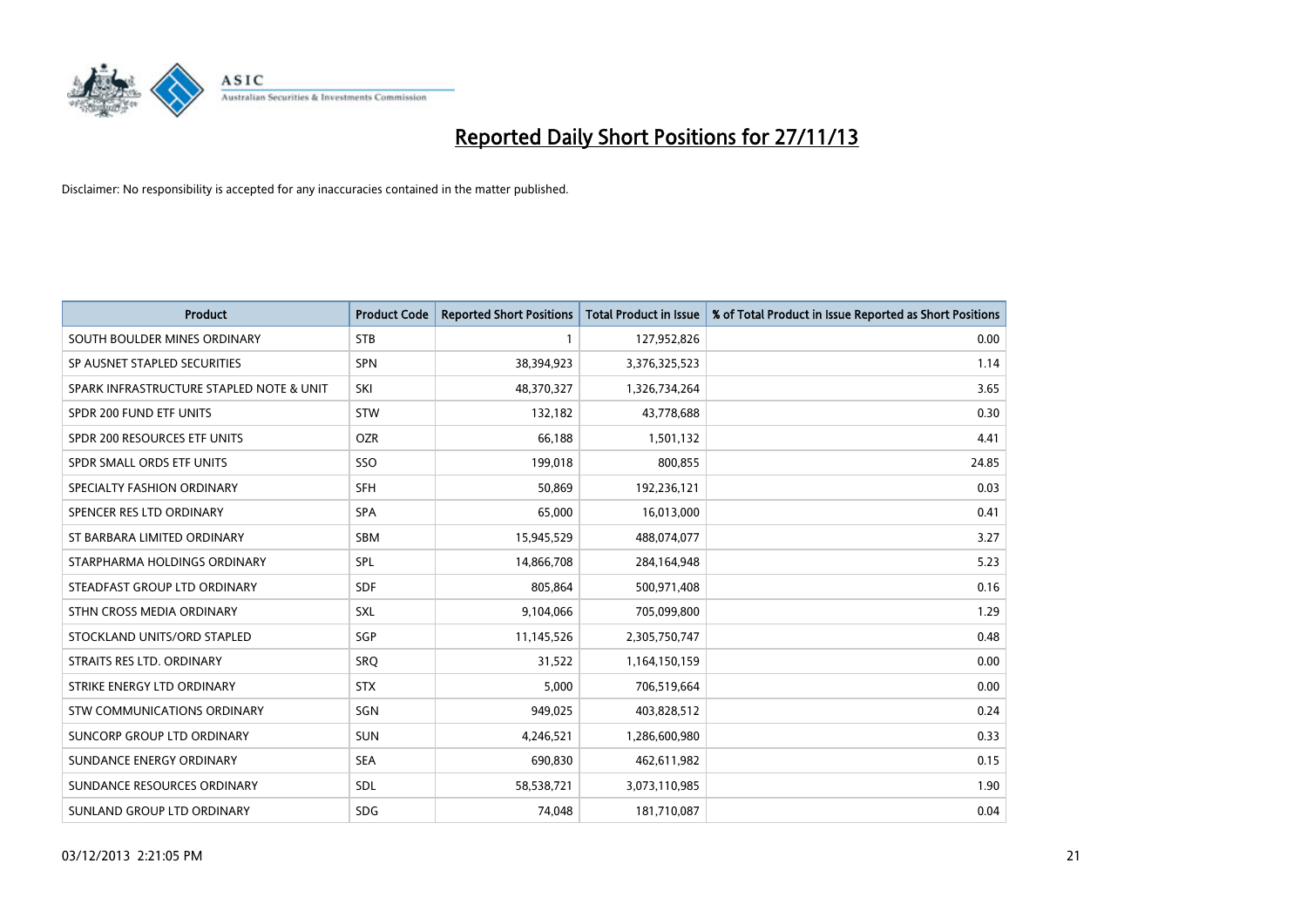

| <b>Product</b>                       | <b>Product Code</b> | <b>Reported Short Positions</b> | <b>Total Product in Issue</b> | % of Total Product in Issue Reported as Short Positions |
|--------------------------------------|---------------------|---------------------------------|-------------------------------|---------------------------------------------------------|
| SUPER RET REP LTD ORDINARY           | <b>SUL</b>          | 1,140,004                       | 196,731,620                   | 0.58                                                    |
| SYD AIRPORT STAPLEDUSPROH.DEFSET     | SYDDA               | 25,059,041                      | 2,194,322,759                 | 1.14                                                    |
| SYRAH RESOURCES ORDINARY             | <b>SYR</b>          | 2,608,397                       | 148,410,123                   | 1.76                                                    |
| <b>TABCORP HOLDINGS LTD ORDINARY</b> | <b>TAH</b>          | 20.344.936                      | 754,274,706                   | 2.70                                                    |
| TANAMI GOLD NL ORDINARY              | <b>TAM</b>          | 678,874                         | 587,548,523                   | 0.12                                                    |
| TANAMI GOLD NL RIGHTS 11-DEC-13 DEF  | <b>TAMRA</b>        | 179,893                         | 587,548,523                   | 0.03                                                    |
| TAP OIL LIMITED ORDINARY             | <b>TAP</b>          | 209,527                         | 241,608,606                   | 0.09                                                    |
| TASSAL GROUP LIMITED ORDINARY        | <b>TGR</b>          | 26,663                          | 146,507,029                   | 0.02                                                    |
| TATTS GROUP LTD ORDINARY             | <b>TTS</b>          | 10,518,425                      | 1,416,867,821                 | 0.74                                                    |
| TELECOM CORPORATION ORDINARY         | <b>TEL</b>          | 6,511,506                       | 1,824,093,017                 | 0.36                                                    |
| TELSTRA CORPORATION. ORDINARY        | <b>TLS</b>          | 9,966,803                       | 12,443,074,357                | 0.08                                                    |
| TEN NETWORK HOLDINGS ORDINARY        | <b>TEN</b>          | 147,468,363                     | 2,586,970,845                 | 5.70                                                    |
| TERANGA GOLD CORP CDI 1:1            | <b>TGZ</b>          | 4,319                           | 171,381,816                   | 0.00                                                    |
| TFS CORPORATION LTD ORDINARY         | <b>TFC</b>          | 84,850                          | 282,157,408                   | 0.03                                                    |
| THE REJECT SHOP ORDINARY             | <b>TRS</b>          | 2,117,565                       | 28,826,248                    | 7.35                                                    |
| THORN GROUP LIMITED ORDINARY         | <b>TGA</b>          | 35,193                          | 148,897,155                   | 0.02                                                    |
| TIGER RESOURCES ORDINARY             | TGS                 | 1,507,729                       | 774,770,269                   | 0.19                                                    |
| TITAN ENERGY SERVICE ORDINARY        | <b>TTN</b>          | 3,228                           | 48,866,894                    | 0.01                                                    |
| TOLL HOLDINGS LTD ORDINARY           | <b>TOL</b>          | 25,407,426                      | 717,133,875                   | 3.54                                                    |
| TORO ENERGY LIMITED ORDINARY         | <b>TOE</b>          | 139,845                         | 1,481,936,676                 | 0.01                                                    |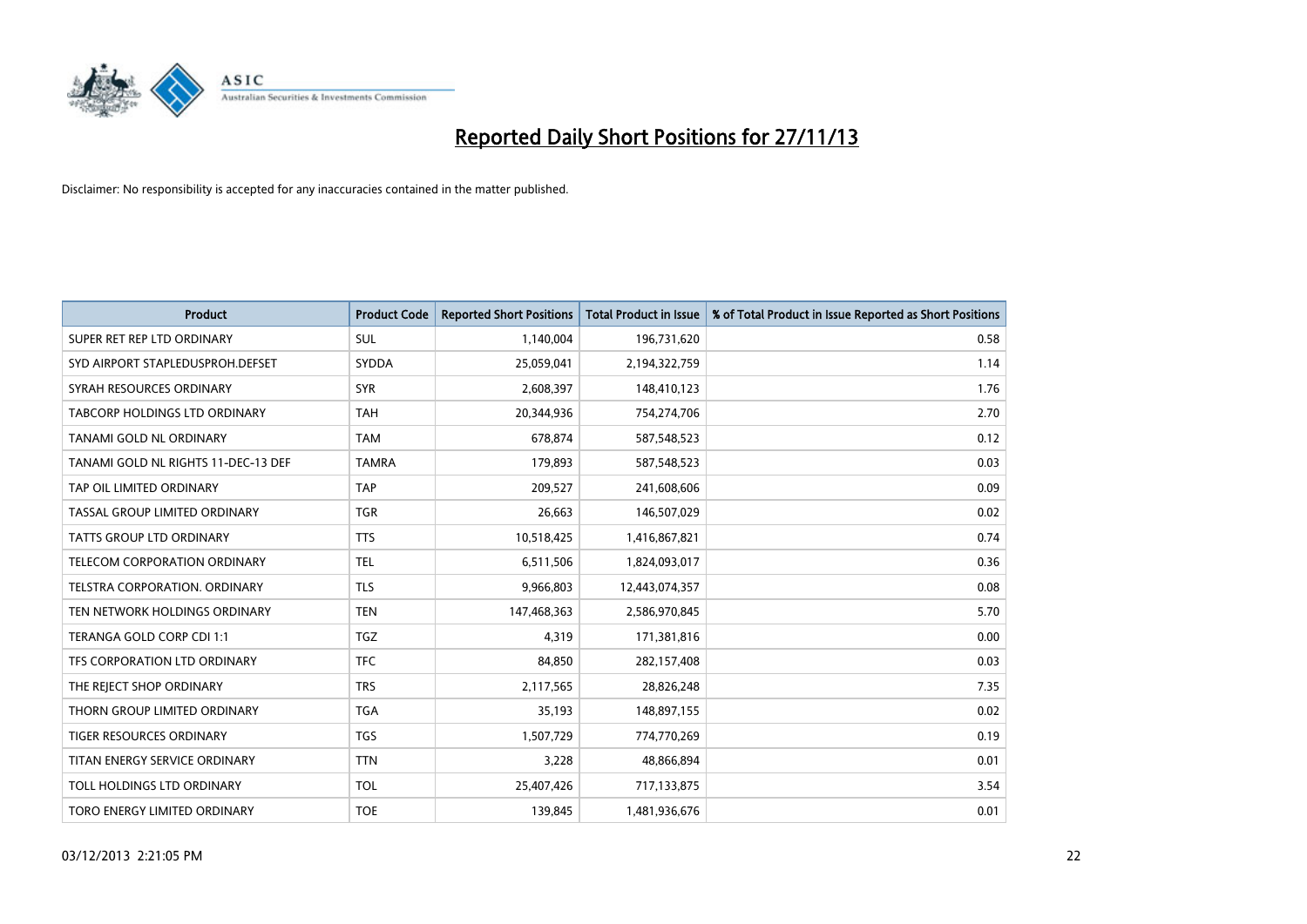

| <b>Product</b>                        | <b>Product Code</b> | <b>Reported Short Positions</b> | <b>Total Product in Issue</b> | % of Total Product in Issue Reported as Short Positions |
|---------------------------------------|---------------------|---------------------------------|-------------------------------|---------------------------------------------------------|
| TOX FREE SOLUTIONS ORDINARY           | <b>TOX</b>          | 2,068,368                       | 133,242,359                   | 1.55                                                    |
| TPG TELECOM LIMITED ORDINARY          | <b>TPM</b>          | 2,483,270                       | 793,808,141                   | 0.31                                                    |
| <b>TRADE ME GROUP ORDINARY</b>        | <b>TME</b>          | 362,950                         | 396,261,129                   | 0.09                                                    |
| TRANSFIELD SERVICES ORDINARY          | <b>TSE</b>          | 44,103,969                      | 512,457,716                   | 8.61                                                    |
| TRANSPACIFIC INDUST, ORDINARY         | <b>TPI</b>          | 24,765,297                      | 1,578,563,490                 | 1.57                                                    |
| TRANSURBAN GROUP TRIPLE STAPLED SEC.  | <b>TCL</b>          | 2,633,466                       | 1,486,013,648                 | 0.18                                                    |
| <b>TREASURY GROUP ORDINARY</b>        | <b>TRG</b>          | 25,914                          | 23,070,755                    | 0.11                                                    |
| TREASURY WINE ESTATE ORDINARY         | <b>TWE</b>          | 34,130,062                      | 647,227,144                   | 5.27                                                    |
| TROY RESOURCES LTD ORDINARY           | <b>TRY</b>          | 394,981                         | 167,730,292                   | 0.24                                                    |
| TWENTY-FIRST FOX INC A NON-VOTING CDI | <b>FOXLV</b>        | 1,036,623                       | 11,899,532                    | 8.71                                                    |
| TWENTY-FIRST FOX INC B VOTING CDI     | <b>FOX</b>          | 473,355                         | 209,205,592                   | 0.23                                                    |
| UGL LIMITED ORDINARY                  | UGL                 | 18,019,815                      | 166,511,240                   | 10.82                                                   |
| <b>UNILIFE CORPORATION CDI 6:1</b>    | <b>UNS</b>          | 45,000                          | 284,039,004                   | 0.02                                                    |
| <b>UXC LIMITED ORDINARY</b>           | <b>UXC</b>          | 972,254                         | 315,397,202                   | 0.31                                                    |
| <b>VENTURE MINERALS ORDINARY</b>      | <b>VMS</b>          | 193,000                         | 287,320,170                   | 0.07                                                    |
| VILLAGE ROADSHOW LTD ORDINARY         | <b>VRL</b>          | 310,073                         | 159,486,203                   | 0.19                                                    |
| VIRGIN AUS HLDG LTD ORDINARY          | <b>VAH</b>          | 132,918,617                     | 2,589,840,317                 | 5.13                                                    |
| <b>VIRTUS HEALTH LTD ORDINARY</b>     | <b>VRT</b>          | 39,716                          | 79,536,601                    | 0.05                                                    |
| VISION EYE INSTITUTE ORDINARY         | VEI                 | 364,325                         | 160,759,740                   | 0.23                                                    |
| <b>VOCUS COMMS LTD ORDINARY</b>       | VOC                 | 26,175                          | 80,630,790                    | 0.03                                                    |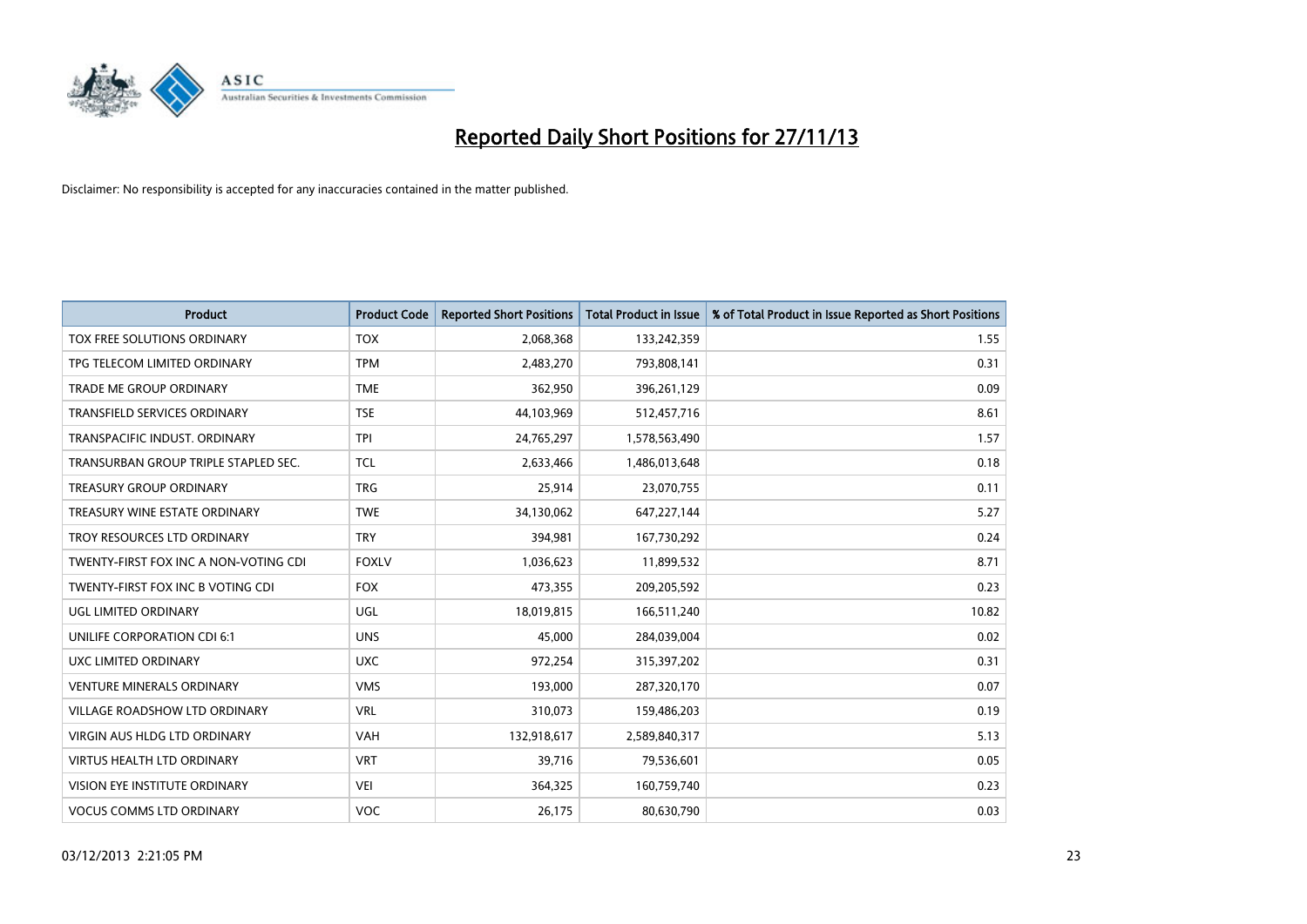

| <b>Product</b>                           | <b>Product Code</b> | <b>Reported Short Positions</b> | <b>Total Product in Issue</b> | % of Total Product in Issue Reported as Short Positions |
|------------------------------------------|---------------------|---------------------------------|-------------------------------|---------------------------------------------------------|
| WARRNAMBOOL CHEESE ORDINARY              | <b>WCB</b>          | 39,999                          | 55,969,511                    | 0.07                                                    |
| <b>WATPAC LIMITED ORDINARY</b>           | <b>WTP</b>          | 28.673                          | 184,332,526                   | 0.02                                                    |
| WEBJET LIMITED ORDINARY                  | <b>WEB</b>          | 1,485,484                       | 79,397,959                    | 1.87                                                    |
| WESFARMERS LIMITED ORDINARY              | <b>WES</b>          | 32,507,320                      | 994,511,002                   | 3.27                                                    |
| WESFARMERS LIMITED PARTIALLY PROTECTED   | <b>WESN</b>         | 78,234                          | 148,763,746                   | 0.05                                                    |
| WESTERN AREAS LTD ORDINARY               | <b>WSA</b>          | 21,622,013                      | 196,862,806                   | 10.98                                                   |
| WESTERN DESERT RES. ORDINARY             | <b>WDR</b>          | 1,385,151                       | 491,031,910                   | 0.28                                                    |
| WESTFIELD GROUP ORD/UNIT STAPLED SEC     | <b>WDC</b>          | 6,643,584                       | 2,113,501,814                 | 0.31                                                    |
| <b>WESTFIELD RETAIL TST UNIT STAPLED</b> | <b>WRT</b>          | 30,072,694                      | 2,979,214,029                 | 1.01                                                    |
| WESTPAC BANKING CORP ORDINARY            | <b>WBC</b>          | 25,086,683                      | 3,109,048,309                 | 0.81                                                    |
| WHITE ENERGY COMPANY ORDINARY            | <b>WEC</b>          | 10,463                          | 322,974,494                   | 0.00                                                    |
| WHITEHAVEN COAL ORDINARY                 | <b>WHC</b>          | 61,435,919                      | 1,025,692,710                 | 5.99                                                    |
| WIDE BAY AUST LTD ORDINARY               | <b>WBB</b>          | 24,896                          | 36,238,600                    | 0.07                                                    |
| WINDIMURRA VANADIUM ORDINARY             | <b>WVL</b>          | 20,461                          | 19,284,366                    | 0.11                                                    |
| WOODSIDE PETROLEUM ORDINARY              | <b>WPL</b>          | 2,282,840                       | 823,910,657                   | 0.28                                                    |
| WOOLWORTHS LIMITED ORDINARY              | <b>WOW</b>          | 3,560,062                       | 1,254,416,497                 | 0.28                                                    |
| <b>WORLEYPARSONS LTD ORDINARY</b>        | <b>WOR</b>          | 4,000,028                       | 243,480,720                   | 1.64                                                    |
| WOTIF.COM HOLDINGS ORDINARY              | <b>WTF</b>          | 8,373,491                       | 211,736,244                   | 3.95                                                    |
| YANCOAL AUST LTD CVR SHARES              | <b>YALN</b>         | 5,589                           | 87,645,184                    | 0.01                                                    |
| YANCOAL AUST LTD ORDINARY                | YAL                 | 91,412                          | 994,216,659                   | 0.01                                                    |